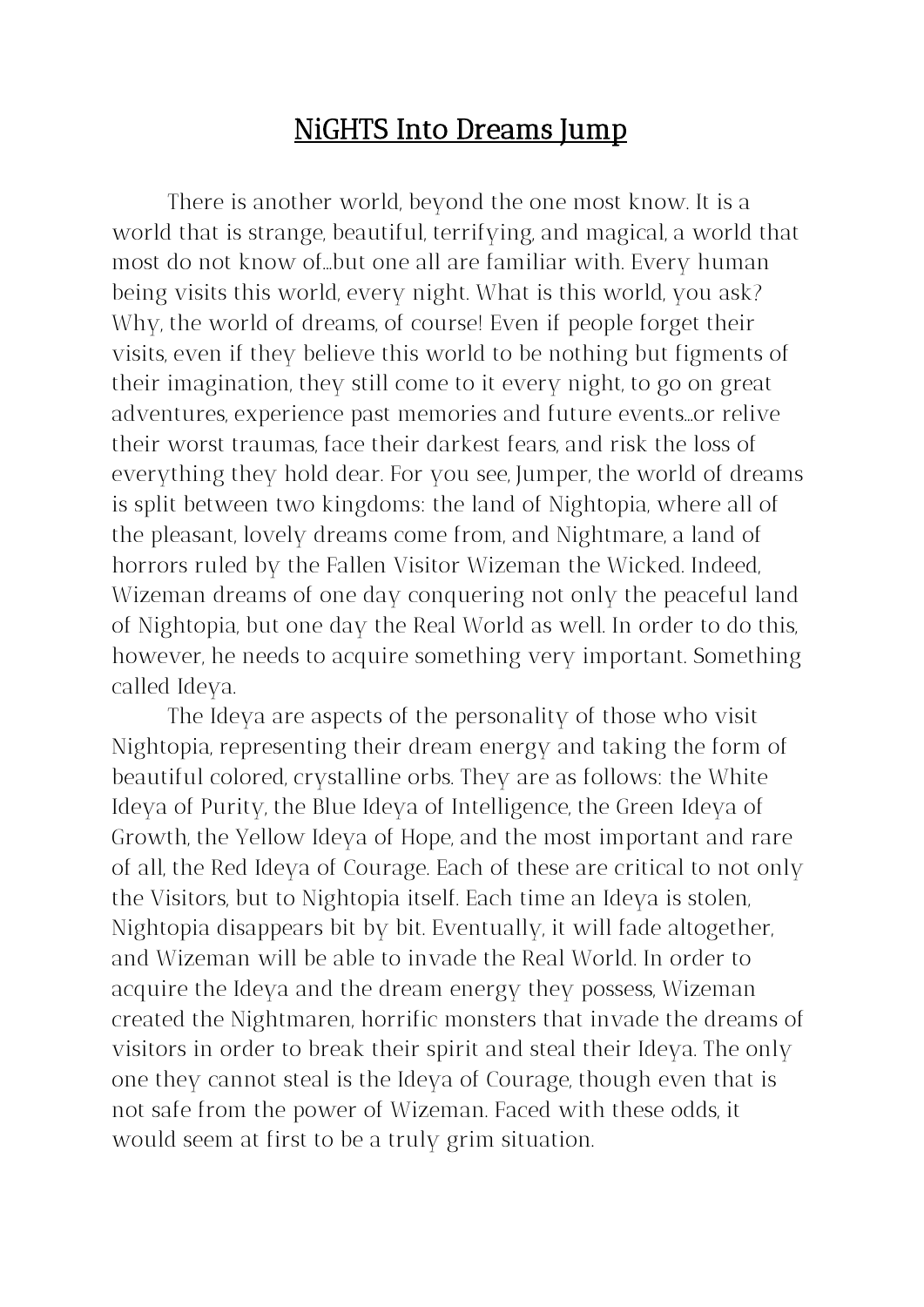But only at first. Because Nightopia is still here. Because Wizeman has still not claimed the Real World. Because there is one being that stands in his way: a rebellious Nightmaren named NiGHTS. While their initial rebellion might have been motivated simply by mischievousness and a dislike for following orders, NiGHTS has proven themself to be a compassionate and brave being, the defender of both Nightopia and the Visitors. Even Wizeman's attempts to imprison his rogue creation within Ideya Palaces meet with failure, thanks to a shard of the Red Ideya of Courage embedded within NiGHTS' chest. With this, they are able to fuse with Visitors in a process called 'Dualization'. While normally something NiGHTS likes to do with Visitors for fun, it is just the trick needed to not only escape the various prisons Wizeman creates, but to also help Visitors battle the Nightmaren and retrieve any stolen Ideya from their wicked clutches. Thanks to NiGHTS, Wizeman's plans have been foiled time after time. But the evil tyrant never gives up, and if he destroys Nightopia...not even NiGHTS will be able to save the day.

For the next ten years, you shall be staying in the world of NiGHTS: Into Dreams. Now, where exactly you will be staying depends on your origin. If you are a Visitor, you will be staying in a world that is similar to that of the world you left behind, within the city of Twin Seeds, only visiting the world of dreams when you...well, dream. Otherwise? You will be spending your time in the world of dreams 24/7. To help you on your journey into dreams, here is **1000cp**! Sweet dreams, Jumper!

### LOCATIONS

Throughout Nightopia, there are many different worlds created by the dreams of Visitors. From valleys to gardens, cities to snowy mountains, and more, they are limited only by the imagination of those who dream them up. But, to make things simple, here are some dream worlds for you to start out in! You may roll a d8 for your starting location, or pay **50cp** to choose:

1. Spring Valley: Ah, what a lovely place. Spring Valley is set in a mountainous region rich in water and vegetation, and if you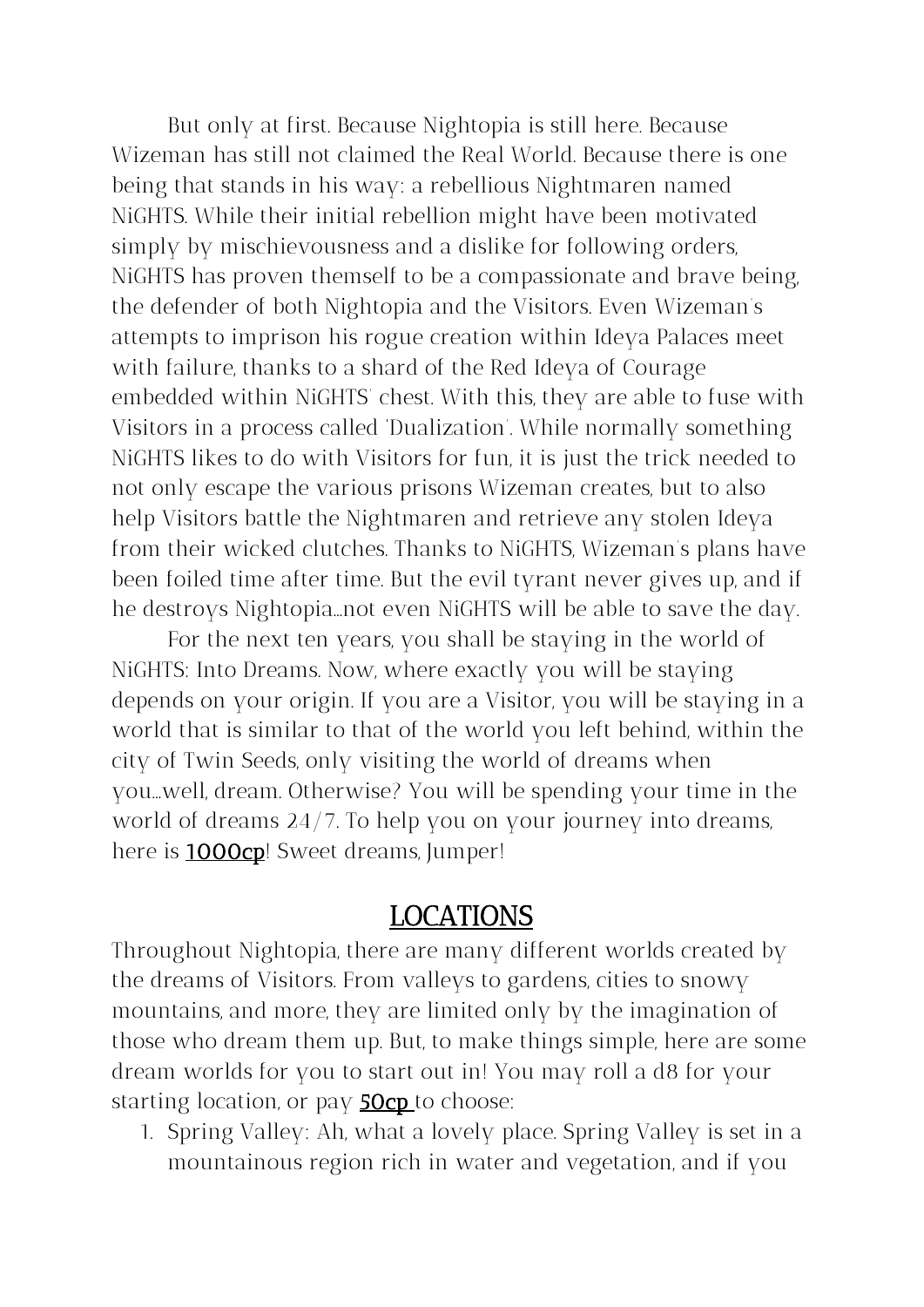look closely, you can see sparkling water flow through the low points of the area from melted snow in the mountains. Above float little islands with windmills atop them, and during the winter the entire area is covered with snow. This place was born from the ideals of a parent seen through the eyes of a girl who constantly tries to prove herself to her own. It seems like a quiet, peaceful place, in the distance you can hear what sounds like a loud scream. The massive dragon Nightmaren, Gillwing, is here within this dream, a terrifying being that-okay, he's actually just a giant tadpole-looking thing with bat wings, but he really is dangerous!

- 2. Splash Garden: A cheerful seaside park, born of a reflection of deep affection within a certain child's mind. Bubbles float through the air, soaking up the warmth from sunlight and making it a perfect place for a nice stroll! There's even a submarine cave with an intense stream of water, though such a stream is no match for someone with transforming abilities like NiGHTS. Careful though, the beachball-like Nightmaren Puffy often haunts this place with her minions and her deadly aria. If you want to take her on, get ready for the worst opera of your life!
- 3. Mystic Forest: Well now, what do we have here? This is a world unconsciously created by the inquiring mind of a certain young child. The Mystic Forest is a peaceful and strange place, filled with fog and road signs. Throughout the forest, you may find scattered ancient ruins, as well as a swamp and a cave. Each are mysteries, to be investigated and uncovered! In the waters nearby however is the deadly giant piranha Nightmaren Gulpo, who not only possesses a ferocious bite but a calm and even cunning mind! Trust me, what happens if he eats you is NOT a mystery you want an answer to!
- 4. Frozen Bell: Brrr! Better wear something warm, Jumper, because it is COLD out here! So cold, that it's not even freezing, it's already frozen! A snowy mountain with steep slopes, Frozen Bell is the perfect place for winter fun. It's a really ice place, if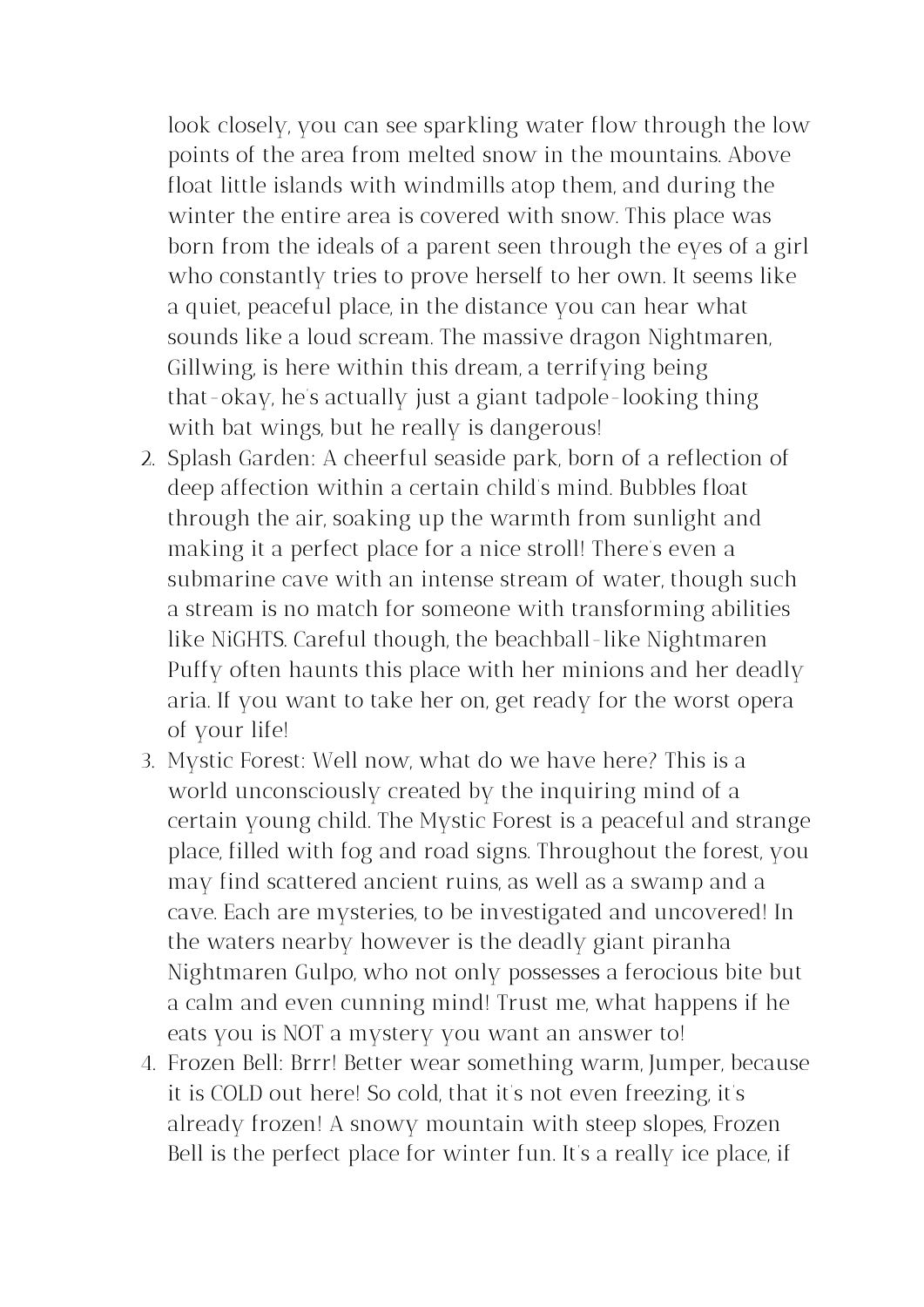you snow what I mean. Aww, don't give me the cold shoulder, Jumper, I'm just having some fun. Really though, there's not much to say about this place. There's a train crossing, some hills to sled down, a carousel where a giant shadow cat Nightmaren named Clawz lives-Oh, right, that might be important. Despite his name, Clawz doesn't actually attack using his claws, but rather by using mouse-shaped bombs, which it leaps to in order to fight against intruders. However, once they're lit up, they become vulnerable, and a clever opponent can attack them to take them out and get rid of that mangy feline!

- 5. Soft Museum: Well this is a rather strange place. This world was born from a certain child's mind when big changes that she wasn't ready for hit her and swayed her way of thinking. Because of that, this world is an odd one. Taking the form of a European-style garden with a peculiar museum that isn't quite solid, one will notice that the walls of the museum are actually like trampolines, enabling one to jump great distances. Perhaps this odd nature is what attracted the psychotic Nightmaren known as Jackle. While the Garden and the Museum represent growth and maturity, Jackle and his lair represent childhood, but one twisted by evil and madness. Filled with both toys and torture instruments, this circus-like area is a perfect fit for the mad Nightmaren. Interestingly enough, Jackle's appearance is actually similar to that of the jester-like First Level Nightmaren NiGHTS and Reala, though he lacks a body for the most part. Perhaps this marks him as the stronget Second Level Nightmaren? Regardless, with razor sharp tarot cards and a cloak that grants him invincibility while wearing it, the giggling Jackle is no laughing matter!
- 6. Stick Canyon: One of the most dangerous dream worlds here, and not just for the Nightmaren that haunts this place! This world emerged from the past of a certain child, when he became confused and tried to change who he was, to build a new self. Stick Canyon bears a striking resemblance to a desert,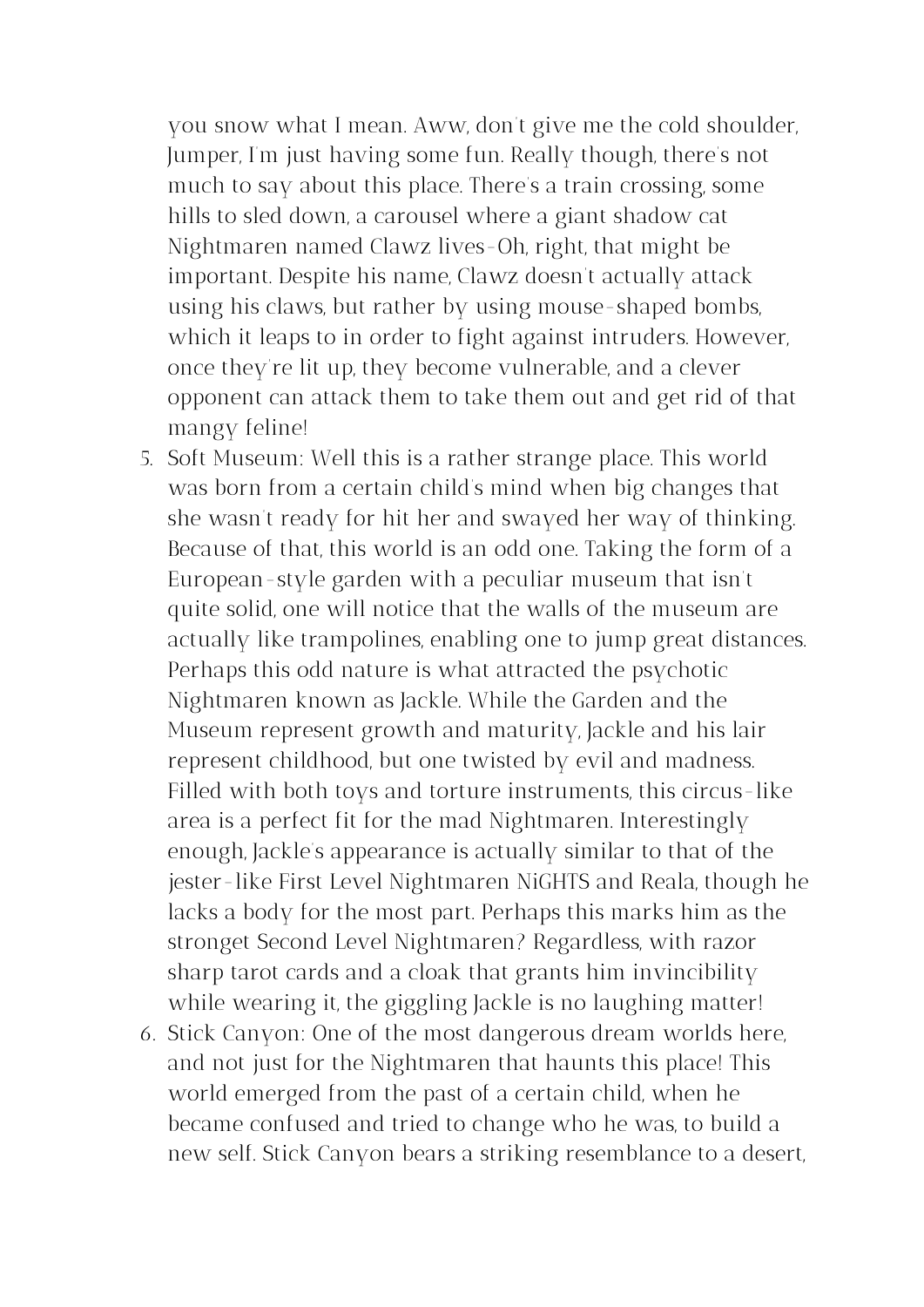and in the heart of it a factory is under construction. This place is filled with deadly traps, such as massive magnets and a catapult coaster that slides down at a breakneck speed! You'll have to stay on your toes, here. But none of that compares to the danger of the Nightmaren that lurks here: Reala, the loyalist First Level Nightmaren, NiGHTS' fiercest rival, Wizeman's right hand monster, and the leader of his armies. Reala is as loyal to Wizeman as he is cruel and insidious, and as NiGHTS' equal in every way, he is a master of flight and acrobatics, as well as being capable of shapeshifting like his rebellious counterpart. Of all the Nightmarens, Reala was the most affected by his 'sibling''s betrayal, and both hates and pitties them for the fact Wizeman has in store for them. Despite this, and his constant attempts to convince NiGHTS to rejoin their cause, Reala has no qualms in eliminating anyone who stands in his master's way-even his sibling. Behold, the ultimate nightmare!

7. False Twin Seeds City: This place is both one of the darkest and yet one of the most hopeful dream worlds you will find. Here, the inhabitants of the true Twin Seeds Cith are faced with their fears, doubts, and traumas, in an effort to break their will and steal their dream power. Yet at the same time, two children will soon face their fears here and help NiGHTS defeat Wizeman. Speaking of the master of Nightmare, in this place Wizeman waits, and plans for the day when he will be arriving in the real Twin Seeds City, in the Real World, where he will begin his conquest of all that is. After, of course, the destruction of that disgusting Nightopia. The God of Nightmare, the father of all Nightmaren, and a Visitor without even the slightest trace of Ideya, Wizeman the Wicked is a completely evil being, who despises the light and the good, and treats his 'children' with nothing but arrogance and cruelty. Wizeman's goals are simple: conquer the world, and turn it into a kingdom of nightmares and horrors. As powerful as he is, Wizeman is not omnipotent, and can be beaten...but as long as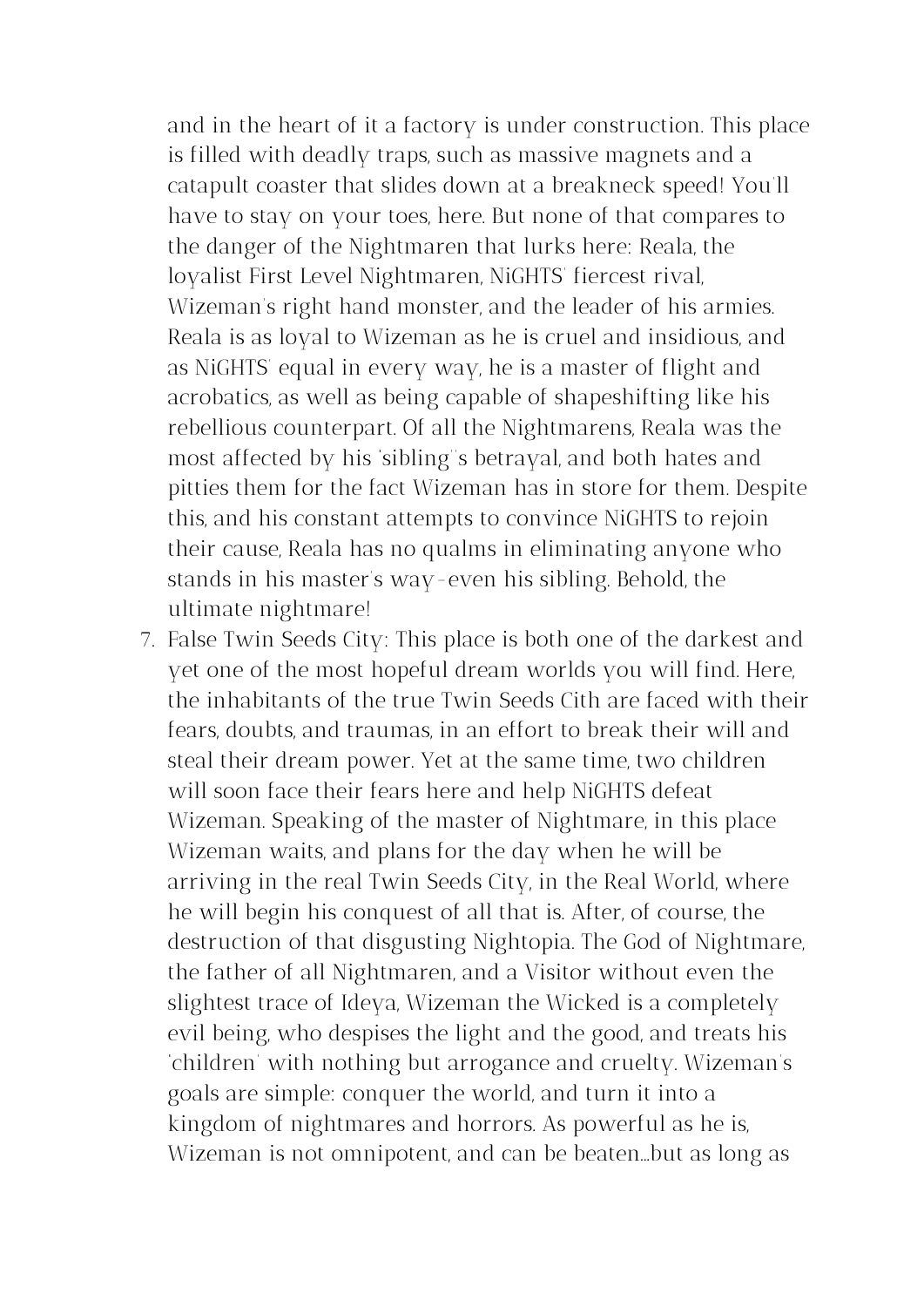there is darkness in the hearts of humanity, Wizeman will return to haunt the world of dreams again.

8. Free Choice: Well, aren't you lucky? Choose any of the previous locations to start off in!

# **Backgrounds**

Who are you in this world of dreams, Jumper? A visitor? A local? A hero? A villain? Here will be where you can choose the answer to that question! You may keep the gender you had in your previous jump, or change it for **50cp**. Alternatively, if you choose to be a Nightopian or a Nightmaren, you may choose to be genderless like the others for free. Visitors' starting age will be determined by the result of 6 plus a 1d8 roll, or chosen for **50cp**. Both Nightopians and Nightmarens are ageless, so they do not need to roll.

**Visitor**: Ah, I see! You hail from the waking world of humans! A native of Twin Seeds City, you lead a fairly average life, one that you're content with. In the past, you were like everyone else, simply dreaming rather than really visiting the world of dreams. But, one night, something changed. Perhaps you were having a terrible nightmare, and found yourself in the world of Nightopia by accident? Perhaps you encountered the mischievous but benevolent NiGHTS, who opened your eyes to the nature of the world of dreams? Or perhaps you're just the kind of person who is able to realise the truth of the world of dreams by yourself? Whatever the case, you're here now, in the wonderful land of Nightopia! But beware, little one, for as beautiful as this place is, there is a darkness in the distance. The Nightmaren will gaze at you with hunger, scheming to steal the Ideya you possess within you, to plunge you into despair, with only a certain jester standing in their way…oh, and if you so wish, you may instead choose this background as something like what  $Drop-In$  would normally be.

Nightopian: Ah, I see! You are a native of the wonderful land of Nightopia! Your form, whether it takes the appearance of a fairy like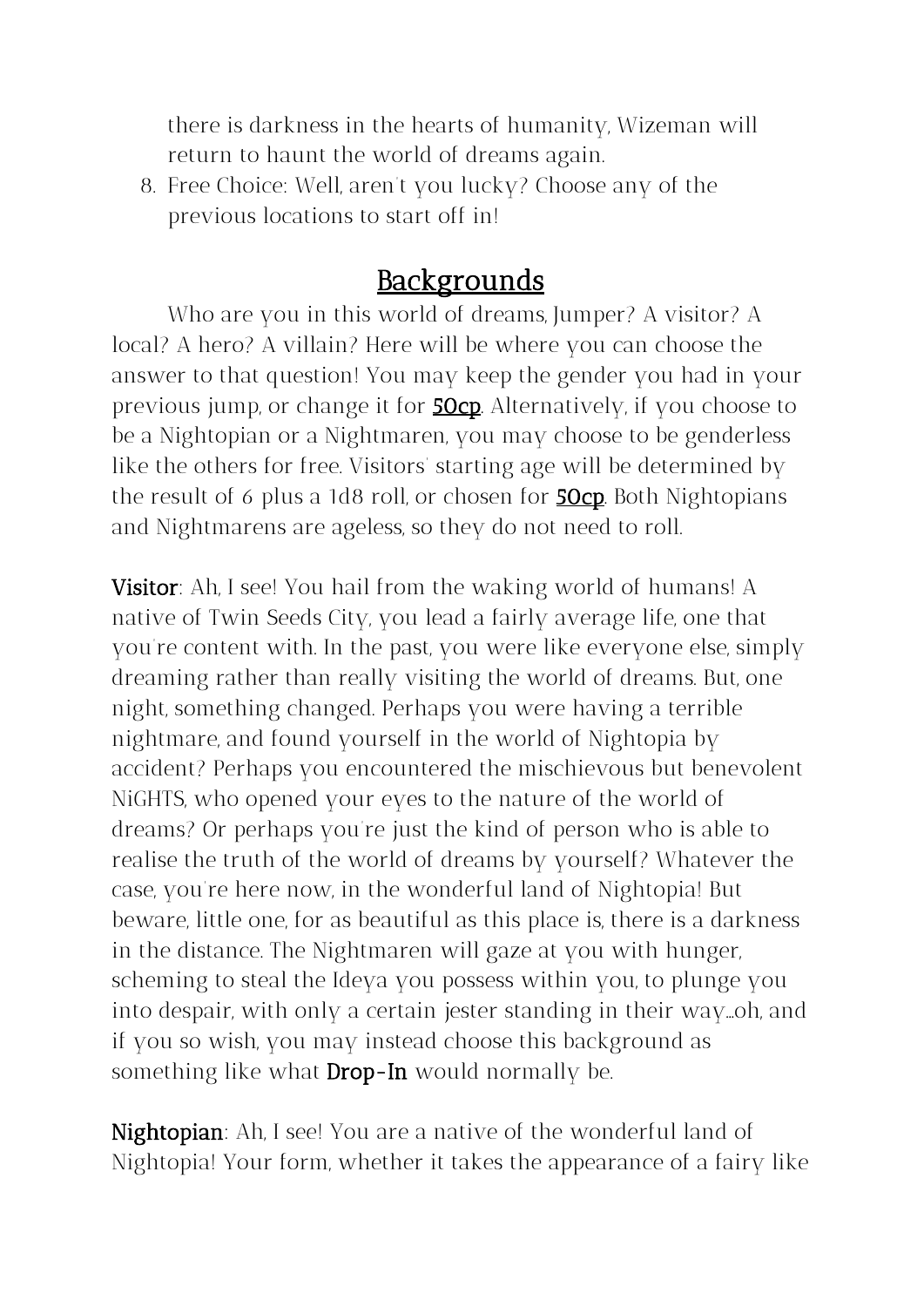being, or an animal, or something else entirely, is soft and comforting to children, clearly showing that you are no threat to Visitors. With your fellow Nightopians, you create the various dream worlds for the Visitors, filling their nights with beauty and adventure. Aside from living in a peaceful and incredible place like Nightopia, you also live under the protection of the former Nightmaren NiGHTS, who often plays music with an invisible flute for you and your fellow Nightopians. Unfortunately, exactly because of their non-threatening nature, normal Nightopians are helpless against the Nightmarens, and rely on NiGHTS to protect them. But...perhaps you're not exactly normal? After all, I doubt the other Nightopians have powers from other worlds…

Rebel Nightmaren: Ah, I see! Like NiGHTS, you rebelled against your cruel master, and fight against him to protect both the Visitors and Nightopia. Whether you rebelled for the same reason as NiGHTS did, or some other reason entirely, you are now Nightopia's hero instead of being its' conqueror. The Nightopians look up to you, and the Visitors will come to see you as a friend and hero. As a fellow rebellious Nightmaren, you are one of NiGHTS' closest allies and friends, someone who they can truly relate to. Of course, this also means that you will have to deal with the direct attention and rage of Wizeman, who will seek to either reclaim you in order to bring you back under his control or if need be destroy you so that his plans of conquest may come to fruition. You stand tall against the hordes of Nightmaren who seek to steal the Ideya of the Visitors you swore to protect, who seek to destroy Nightopia, the place you call home. Now, you're Wizeman's worst nightmare!

Loyal Nightmaren: Ah, I see! Like Reala, you chose to stay loyal to Wizeman, and are now one of his top enforcers. Truly, you are a terrifying creature! Your mission is the same as always: steal the Ideya and dream power of the Visitors so that Master Wizeman may destroy Nightopia and conquer the waking world! All that stands in your way is that goody-two shoes traitor NiGHTS, who will seek to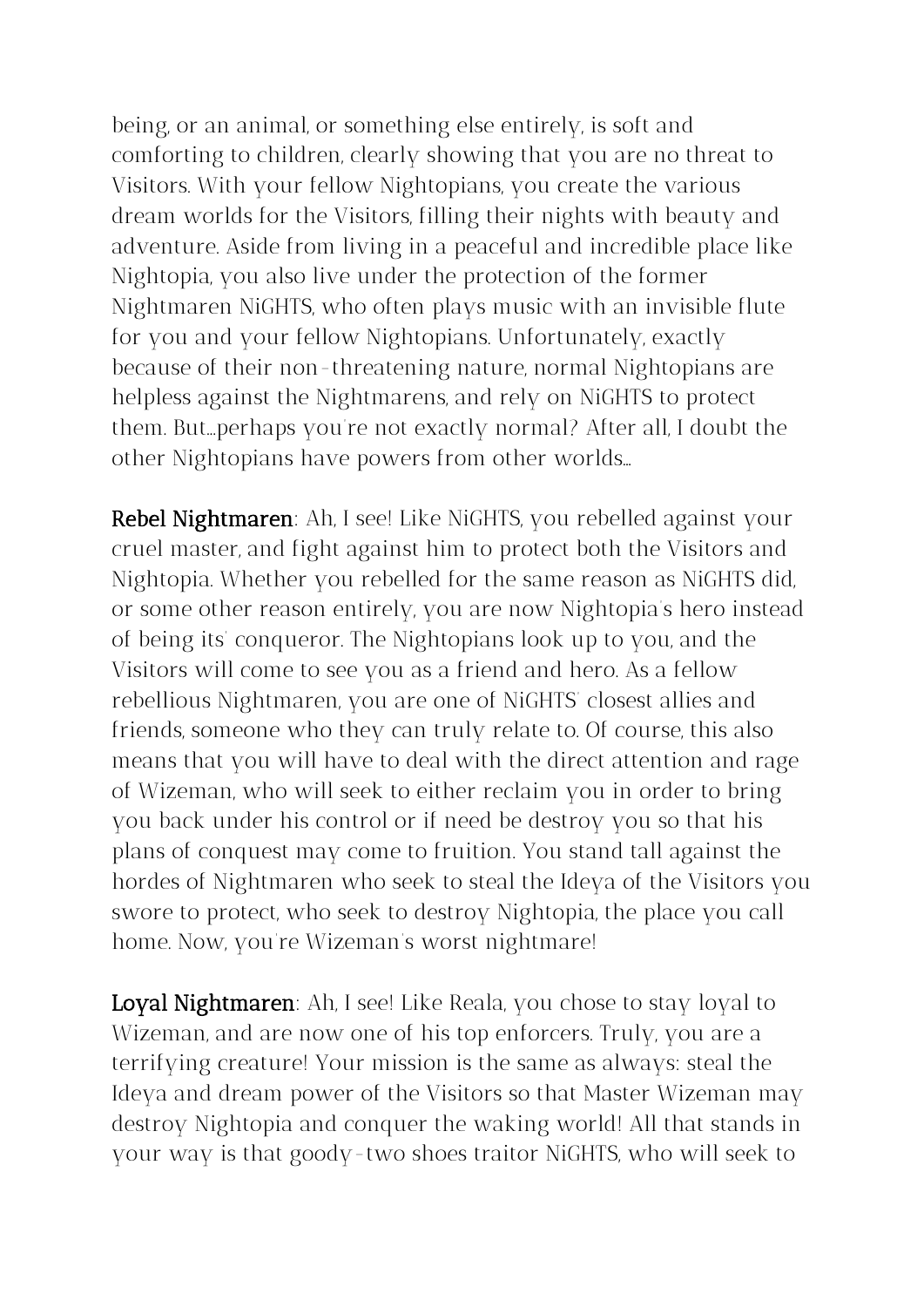stop you and defeat the Master. Even if they could, you know that it would mean the end of everything he created. Even NiGHTS would be destroyed! Whatever their reasons are, their foolishness will have to be dealt with. Wizeman might not be a...kind, master, but he is still your master. And you will carry out his will. Time to remind the Visitors why they fear the dark.

### **Perks**

In this world of dreams and nightmares, it would sure help to have some tricks up your sleeve. Perks are discounted for their origin, and all **100cp** perks are free for their background.

#### Visitors

You've Got Talent, Kid!(100cp): You really do. Whether it's a talent for singing, for playing the violin, for playing soccer or something else entirely, you have a lot of potential! Already, you have quite a bit of talent in whatever hobby you choose, but if you keep practicing, if you never give up, if you face your doubts and your fears and strive forward...well. Those three examples above? One became an idol, another became a masterful violinist, and the third became a soccer star. Who knows how far you will go with time and effort?

Intelligent Solution(200cp): Well you're a clever one, aren't you? While you're certainly no genius, you are indeed rather smart, able to contend with school and all its' trials, like homework or tests. But, of course, that's not all it is good for. Indeed, with this perk, you will also find yourself much better problem solving, especially when it comes to something like puzzles or reaching a captive friend. Rescuing NiGHTS from an Ideya Palace should be no problem for you now! Plus, let's be honest, it still feels pretty awesome coming home and presenting a test to your parents when it has a big fat 100% on top. Bigger allowance here you come!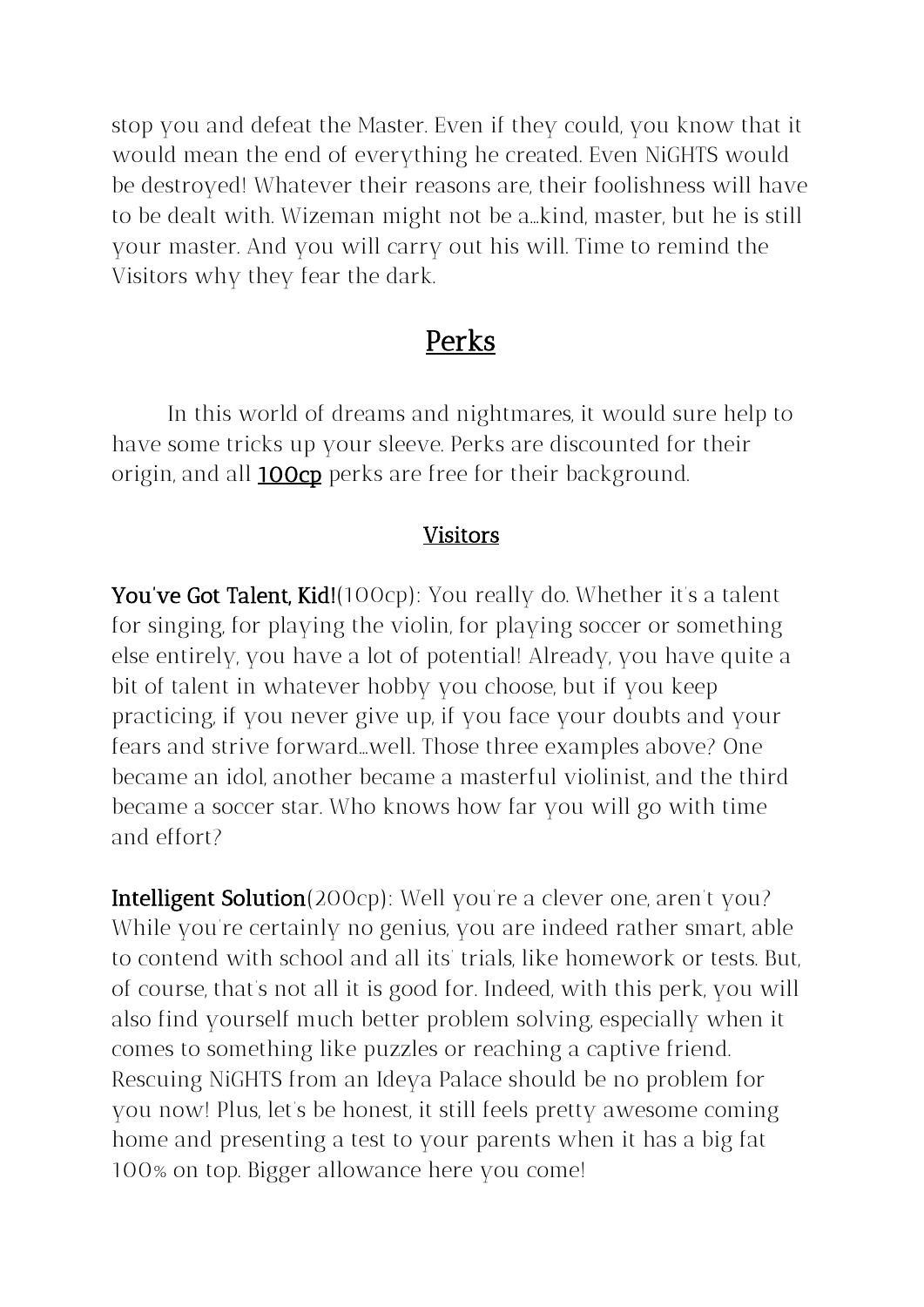Potential For Growth(400cp): As a being without any Ideya, Wizeman the Wicked lacks any sort of virtue whatsoever. This, of course, means that he's a completely evil and terrible entity...but it also means something else. It means that Wizeman will never grow, never change. Wizeman has been and will always be a cruel tyrant, and he will always try the same tricks over and over again. Perhaps that is the reason why he always fails. They do say the definition of insanity is trying the same thing over and over again and expecting a different result, after all. Well, luckily for you Jumper, you're not him. You still have the potential to grow, to mature, to become better than you were before. With this perk, you will always be able to grow as a person, always be able to change. You will be able to face your fears and traumas and move past them, and grow out of bad habits that you've fallen into. Instead of stubbornly ramming yourself against a wall, you'll see that you can simply walk around it, finding new ways to deal with personal problems.. This growth is always positive, and will always lead to you being a better person then you were before. True, this may not grant you any power, but all the power in the world won't help you if you keep making the same mistakes over and over again. Wizeman could tell you that...you know, if he wasn't so unfathomably arrogant.

Hopes and Dreams(600cp): You are a light, shining in the darkness. You hold in your heart the courage and hope that Wizeman hates so much, the refusal to give up in the face of your fears. Like two certain children, you took the uncertain plunge, confident in yourself and choosing to face down your fears. And like those two children will, you won. Now, you are capable of flight within the world of dreams, an incredible feat of a Visitor. Perhaps you are not quite a good a flyer as a Nightmaren would be, but still! Of course, that's not all this perk grants. Aside from the impressive ability of flight, this perk also grants a major resistance against both corruption and attempts to force negative emotions on your mind. You've already faced your fears and won, what power can the God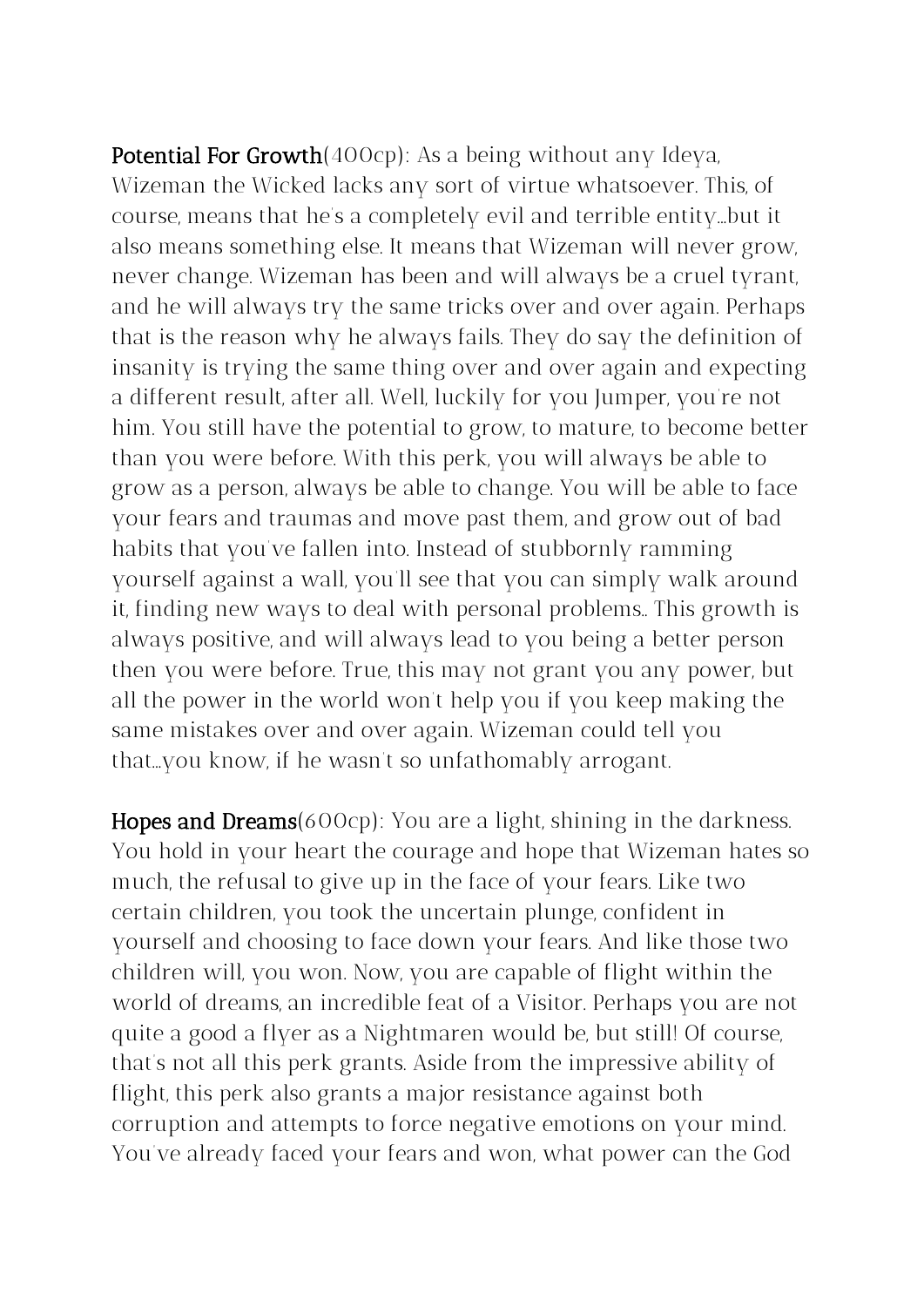of Nightmare hold over you now? He may still have the power to strike your body, but he will never rule over your soul. You have stared into the abyss, Visitor...and the Abyss flinched back. Post-Jump, you may fly even outside the world of dreams.

#### Nightopian

Aww, So Cute(100cp): You are, quite frankly, adorable. You really are. When children see you, they can't help but see you as friendly and comforting, and even adults look at you with fondness, like looking at a stuffed toy they treasured as a child. Of course, those truly wicked of heart will not be moved by this, so you must still beware them. Good thing that your cute nature causes heroes like NiGHTS to want to protect you! Do keep in mind that if you act in a way that violates this innocence and cuteness, it probably won't have much of an effect anymore. And no amount of cuteness will save you if you do something truly vile.

**Imaginaaaaation**(200cp): Now, an important to thing to note about most Nightopians, who take forms similar to fairies, is that they're not really all that advanced or intelligent. They lack a language, and they have no form of government or leadership. Their reason for existence is simply to have fun. Despite this, however, they have managed to create wonderful dream worlds, and still have quite the talent for singing and dancing. So how can that be? It's simple, Jumper: they have imagination. They were born from the human mind, from the collision of the Ideya which make up the consciousness of all Visitors. Because of this, they are very creative, able to come up with new thoughts and ideas, creating dream worlds from the minds of dreamers. While this perk will not grant you that last ability, it will help you to be far more creative and imaginative then you were before, coming up with brand new ideas...so long as those ideas are for creative purposes, for the sake of innocent fun. We wouldn't want to hurt anyone, would we?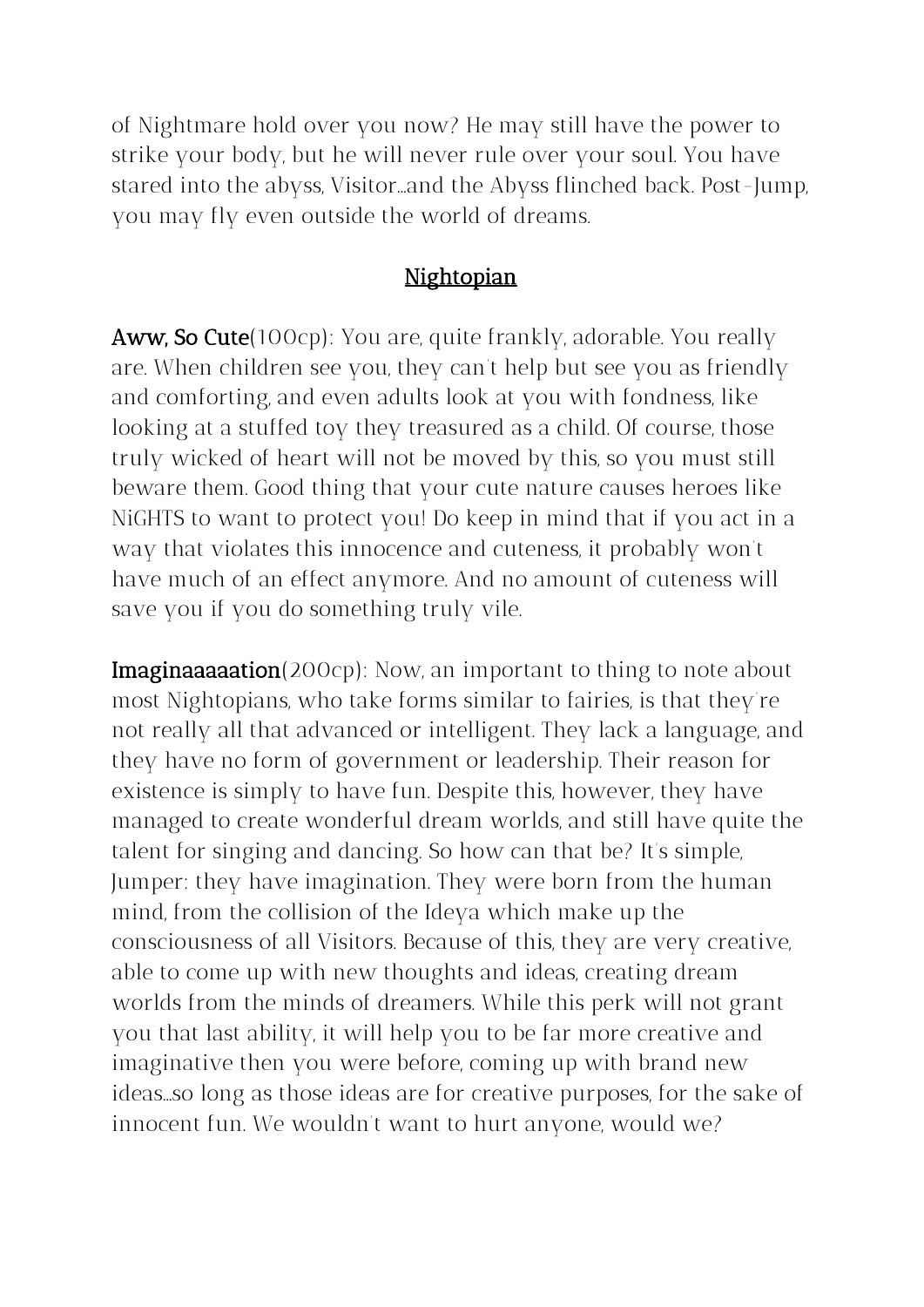Well Owl Be!(400cp): Aren't puns a real hoot, Jumper-wait, come back, I'll stop! Anyway, much like a certain Owl, you are an excellent mentor figure, able to giving all sorts of great advice to the Visitors that come to Nightopia. You're a master of exposition, able to convey information such as the nature of Nightopia to even children with ease. To round it all off, you now wield the ultimate power, the power to teach people how to use the basics of their powers: the tutorial. Yes, Jumper, this dread power is now within your hands. Use it wisely, for this power has annoyed many a gamer in the past, as you most likely know yourself.

I Have An Ideya!(600cp): Well, actually you technically don't, only Visitors do. But what you DO have is the ability to view the consciousness of each Visitor through their Ideya. You can see their dreams and desires, and from this recreate the happy worlds within. From the Crystal Castle to Delight City, Nightopians have created some pretty amazing worlds, and now you can too! By observing the Ideya of Visitors, you are capable of creating entire dream worlds, filled with life and colour, as beautiful as they are strange. But what about post-Jump, where there is no Nightopia, you ask? Well, in worlds without a land of dreams, you are capable of creating your own Nightopia! Here, you may observe the Ideya of dreamers and create dream worlds once more, slowly recreating this wonderful place. Perhaps one day, some of them might awaken and truly experience the beauty of the world of dreams you have created?

#### Rebel Nightmaren

Dreams, Dreams(100cp): Do you play the flute, Jumper? Drums? The violin? Well, now like NiGHTS, you are able to play the music associated with a single instrument such as the above, simply by mimicking the movements required to play the actual instrument. Air guitars now produce actual music, and pretty good music at that! While you're not quite as skilled at instrument playing as a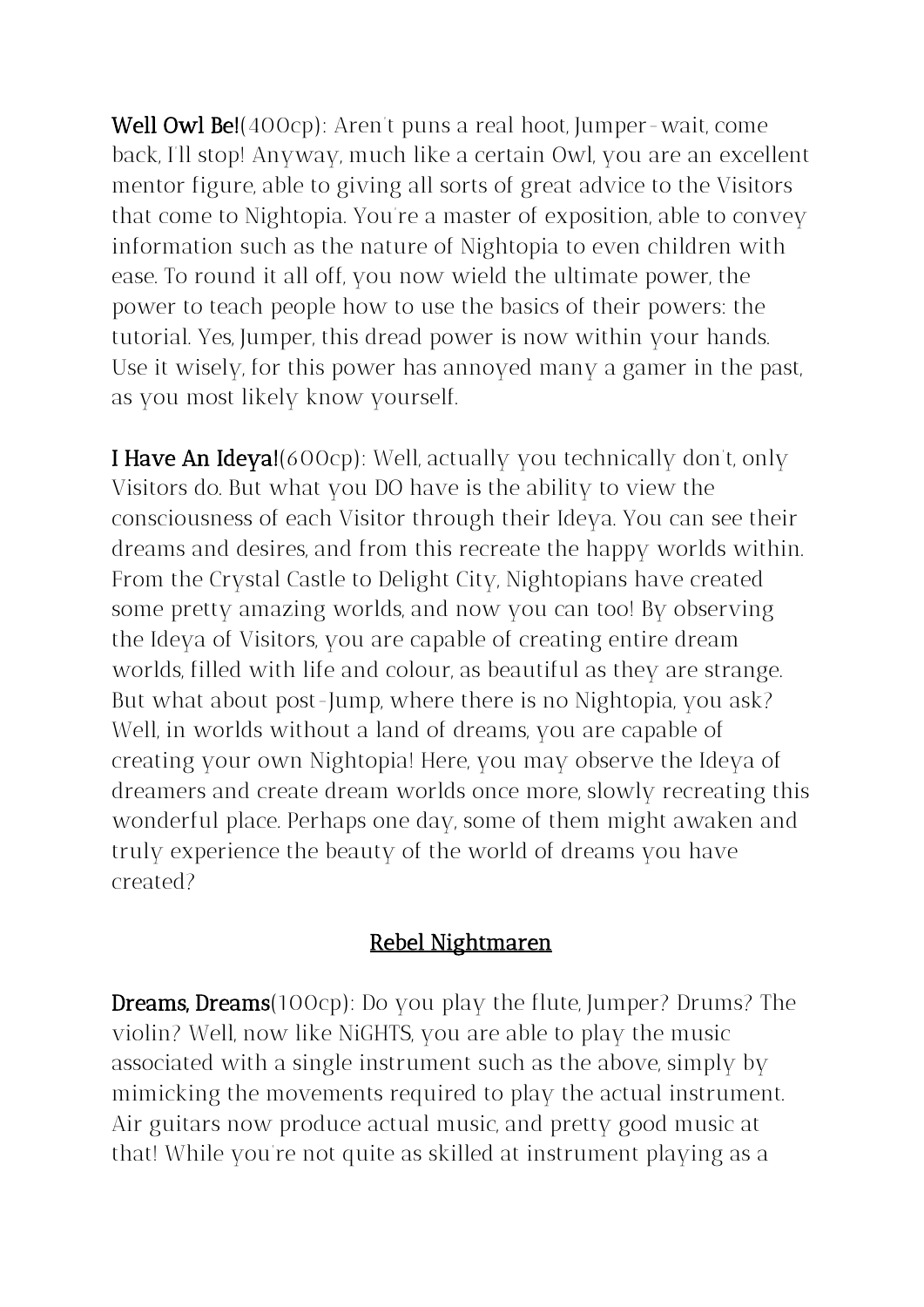Visitor who chose a musical talent with You've Got Talent, Kid!, you're still pretty good, and you don't have to carry around an instrument to play music either! I'm sure you and NiGHTS will be able to play some lovely music together, for both Nightopians and Visitors!

It Was Just A Bad Dream(200cp): Sometimes, you're too late, and the Nightmarens have already managed to steal the Ideya of Visitors. Fortunately, by destroying the Ideya Captures that hold them prisoner, you may retrieve the stolen Ideyas so that they can be returned to their Visitors. Of course, often times the reason why the Nightmaren were able to steal the Ideya in the first place is because they manipulated and hurt the Visitors in someway, and if that damage isn't fixed they could just be stolen all over again! Good thing you're great at comforting and helping Visitors, like a parent consoling a child after a bad dream or a rough day. You're also pretty good at helping them face their doubts and fears, though that works best if you work in Dualization with them. What's that, you ask? Well, we'll get to that later.

**The Death of the Dreamer...**  $(400cp)$ ... is not necessarily the death of the dream. Up above, I mentioned that the end of Wizeman would be the end of all he created. Both Nightmare and the Nightmaren, including NiGHTS, will vanish if he does. That is still true, for the most part...but no longer will it apply to you. Much like NiGHTS in a future Journey Into Dreams, you may survive the death of Wizeman, despite the fact that as a Nightmaren you should end with him. And this will remain in future jumps, where you will be able to survive the destruction of a being or item that would normally cause you to fade with it. An artifact that kills you if it is destroyed? Not anymore. A person who has tied your life force to theirs, so that if they die you die with them? Nope. Not happening. Note that this does not apply to the death of beings that actually sustain your life, whether it be directly keeping you alive or simply providing you the ability to live via producing air or water or food.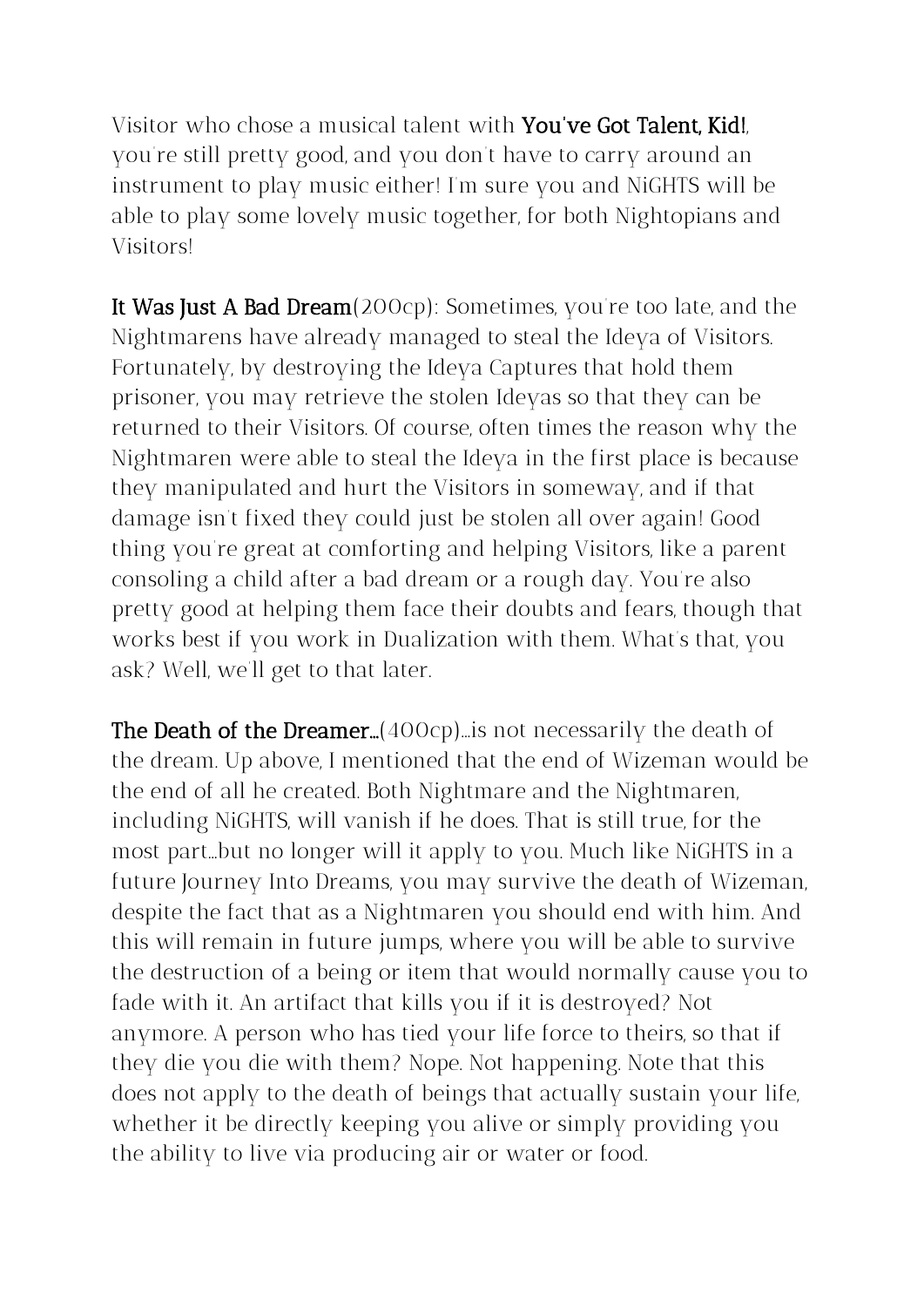Rogue First Level(600cp): Since it's been brought up multiple times at this point, I'm sure you're probably wondering what a First Level Nightmaren is. Well, to answer that, I must explain the 'levels' of Nightmaren. You see, the ranks of Wizeman's army are split into three groups: First, Second, and Third levels. Third Level Nightmaren are the mooks, the weaklings, the generic monsters that make up the Nightmaren army. Second Level Nightmaren are the commanders, think of them like bosses in a video game. And First Levels? They are the elites, the most powerful Nightmaren under Wizeman's control. Reala, NiGHTS...and now, you. Much like NiGHTS, you chose to rebel against Wizeman, and now use the fearsome power of a First Level for good. So, what can you do, exactly? Well, to start off, you possess incredible flying abilities, able to match the speed and elegance of NiGHTS and Reala, masters of both flight and acrobatics. Aside from that you also have a few other nifty tricks, like Drill Dash (an attack where one flings themself at the enemy while spinning like a spiral or screw), paraloops (the ability to create small portals using something called twinkle dust while spinning in a circle), and even transformation, boosted with the help of Persona Masks! You're fairly strong as well, able to move objects and hurt creatures three to four times your size! But, there's one more ability you possess, as a hero and rebel against Wizeman's rule: Dualization. Granted by a shard of Courage in your chest, you may use this ability to merge with a Visitor, allowing you to let them use your powers with you, and helping them confront their fears directly! This also helps you as well, making you stronger then you would normally be. With this, NiGHTS will be able to eventually challenge Wizeman himself, even if it will take two Visitors helping them. You can even use this to escape the indestructible, inescapable Ideya Palaces created by Wizeman, if only temporarily. Plus, it's a ton of fun as well, flying with your beloved Visitors, enjoying their lovely dreams. You are the hero of Nightopia, Jumper, and though you may be out numbered ten thousand to two, you will face those odds and prevail!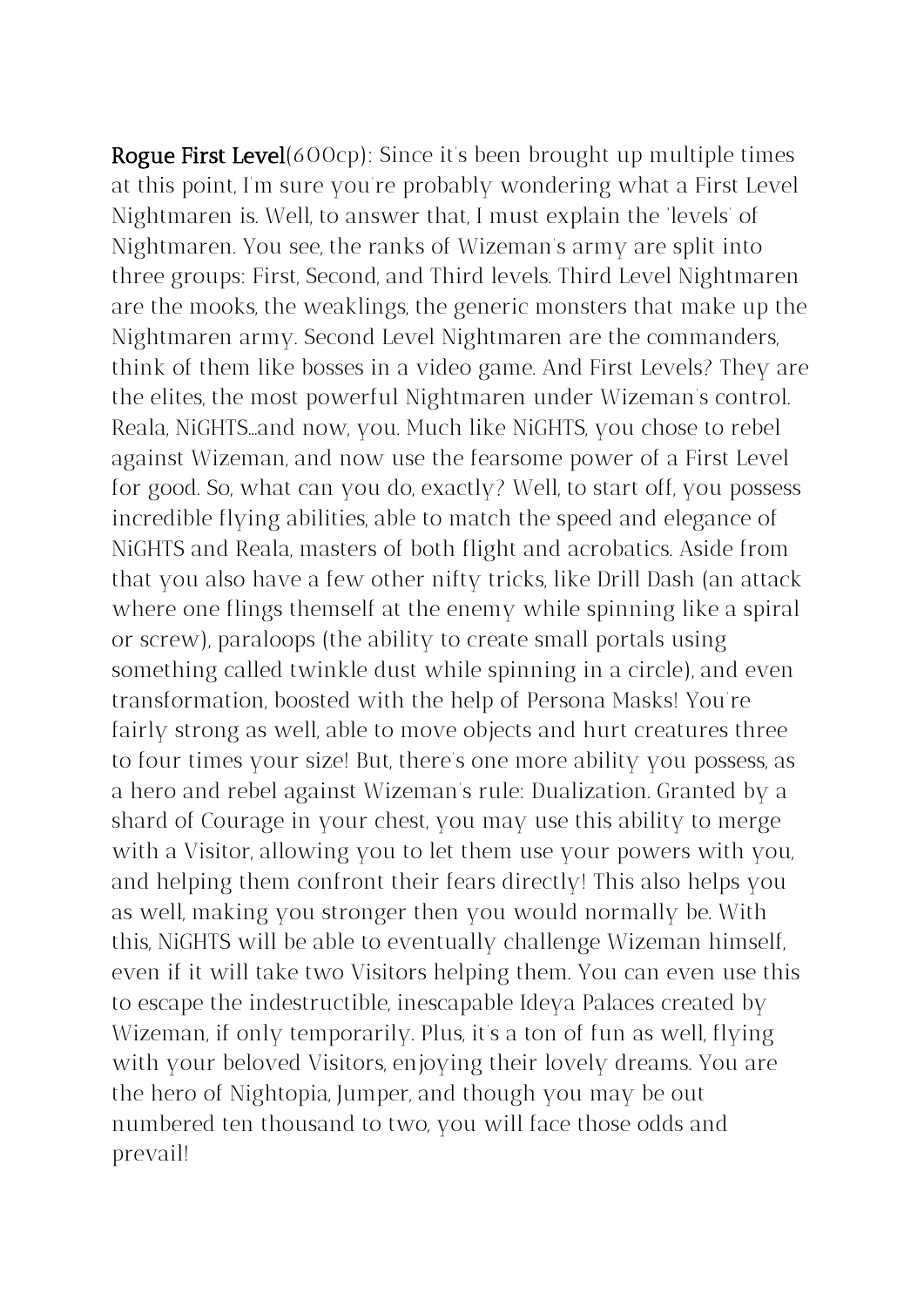#### Loyal Nightmaren

Nightmare Fuel(100cp): You are, to put it bluntly, terrifying. Just one look at you is enough to paralyze Visitors and Nightopians alike! While those particularly brave or strong of will might be able to resist this, even they can feel the aura of dread surrounding you. But your appearance and aura aren't the only scary things about you. No, you also have a talent for finding ways to scare or frighten others. Whether this takes the form of something like a jumpscare or letting out a mad cackle, you're a natural at sending a chill down the spine of those you encounter. You're good at being bad.

Manipulative Bastard(200cp): Well you're just rotten, aren't you? Much like Reala, you are a master of preying on weaknesses and doubts of others, knowing just where to strike to hit their weak points. With a silver tongue like yours, you can fill a child with suspicions about their hero, rip open the old wounds and insecurities of Visitors, and even convince a former ally turned foe that you simply wish to talk with them, no scheme or violence intended. Perhaps even more than fear itself, doubt and despair are some of the most dreadful part of a nightmare. Be careful, however: not everyone will fall for your mind games, and if you're not careful you might even end up strengthening someone in the long run!

Loyalist First Level(400cp): You already know the story of First Level Nightmaren, so I won't waste time explaining that again. Much like the Rebel First Level, you possess the abilities of flight, acrobatics, the Drill Screw technique, and the ability to create paraloops, as well as shapeshifting. Though they are the same basic abilities, your powers are different. Darker, more vicious, befitting your nature as a true nightmare. You also have a single unique ability, something like Jackle's razor sharp tarot cards that slow down opponents struck by them, or Queen Bella's ability to launch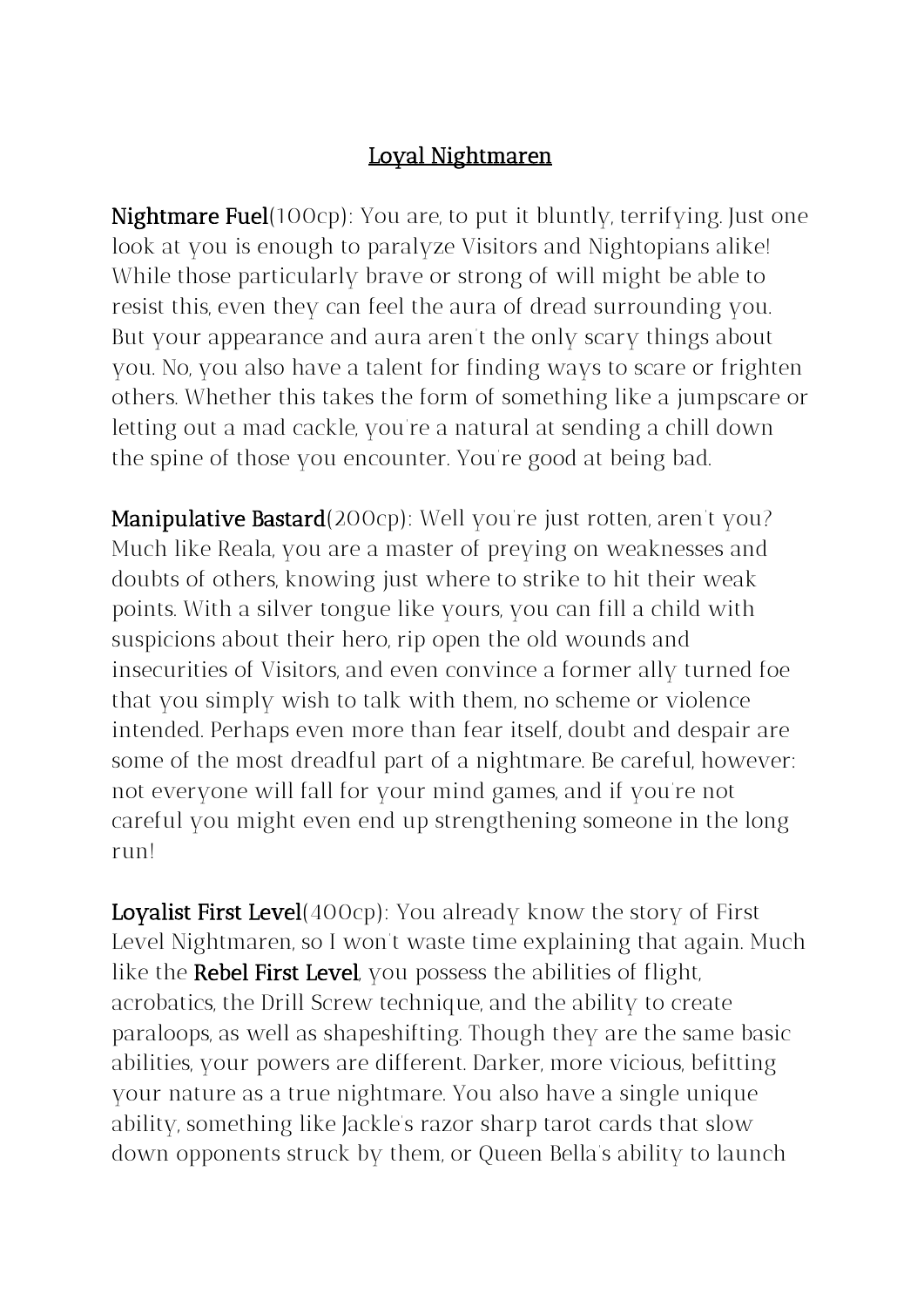flaming silk. This will prove to be a handy little trick for you in the future. You also wield authority over other Nightmaren, as one of Wizeman's top enforcers. Unlike your heroic counterpart, however, you are not capable of Dualization. Dualization requires Courage, a true bond...and that's something a true nightmare like you can never have.

Jumpman the Wicked(600cp): How Wizeman gained the power he did is a mystery to all. Was it some kind of magic? Was it simply his nature as a Visitor without Ideyas? Whatever the case, Wizeman rejected his humanity, and became a monster. With a lust for power and a god complex beyond even the worst of madmen, Wizeman created Nightmare with the goal of snuffing out all goodness and light and ruling over everything, forever. While you have not quite gained the same wicked power as your creator, you have gained something similar to him in the form of the ability to create Nightmaren. While it is true that Reala and the Second Level Nightmaren are also capable of creating more of their kind, they are only capable of creating Third Levels. You, on the other hand, can do so much more than that. You may create not only Third Levels, but Second Levels as well. But that's not all this perk grants. For like Wizeman, you are sustained by the darkness within the human heart. Once per jump, you may cheat death by feeding off the negative emotions found within the populace, returning once more to haunt the world. Post-chain, you may revive as many times as you wish so long as there is still darkness within the hearts of the many. Show them the meaning of true terror, Jumper.

## **Items**

Within the world of dreams, there are many different items and treasures to be found. Each item is discounted for their origin, and all **100cp** items are free for their origin.

#### General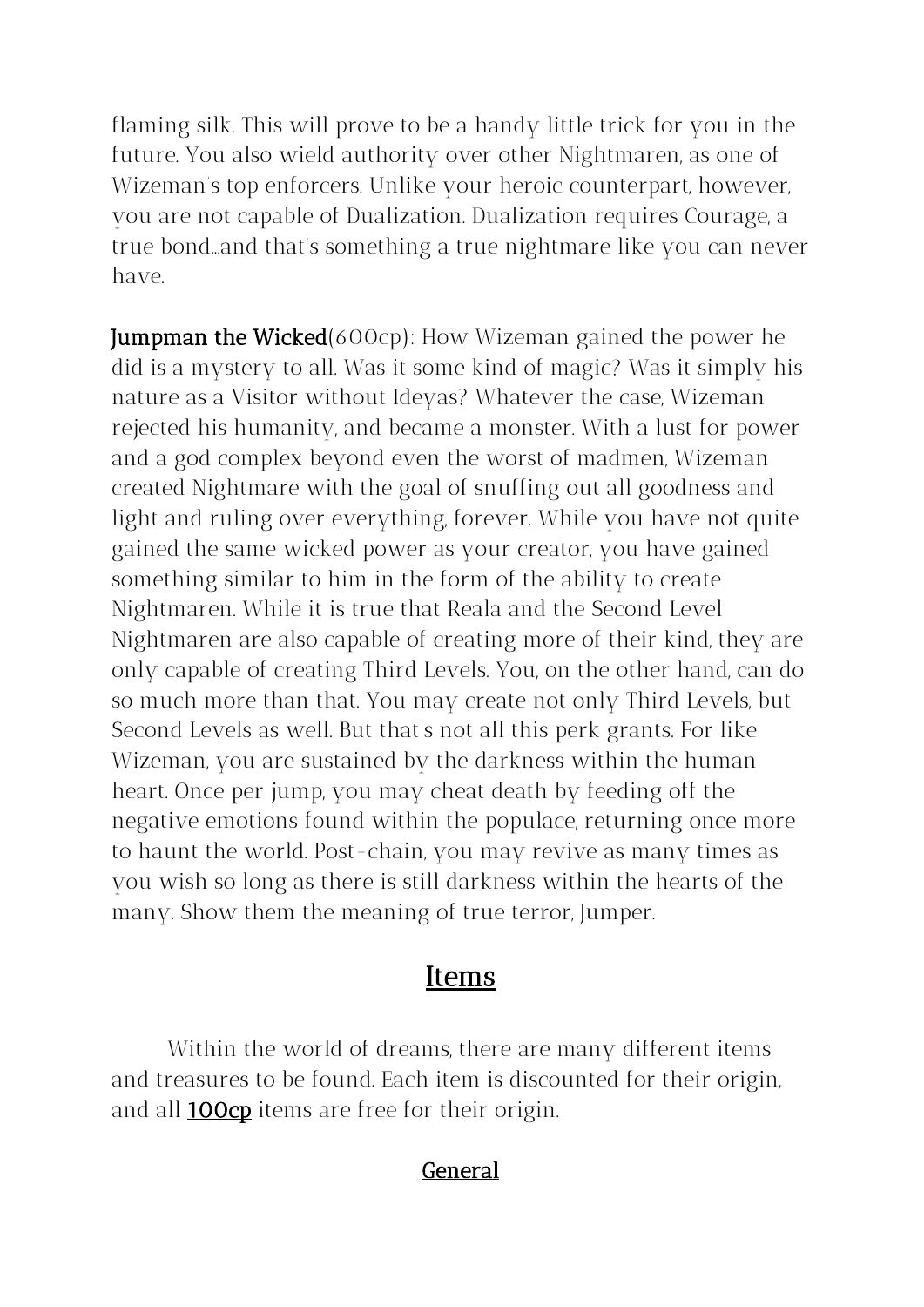**Soundtrack**(50cp): NiGHTS Into Dreams has some absolutely beautiful music, as does its' sequel. With this item, you will be able to take the soundtrack of both games with you to future worlds, able to play it at anytime you wish. Don't worry, no one else will find this odd. You will also gain new songs in the style of NiGHTS soundtrack for the many new locations, friends, and foes that you will face, as well as a theme song and remix of your own!

Figurines(50cp): Oh, well isn't this interesting? What you have here is a collection of figurines for all the characters and creatures found in the world of NiGHTS Into Dreams. From the children Claris Sinclair and Elliot Edwards to the Nightopians, to the Nightmaren like Jackle and Reala as well as their dark master Wizeman, to even the heroic jester of dreams themself, NiGHTS, you have them all! This doesn't really do much except look nice, but it's still pretty cool. You also have the various characters and creatures from Journey of Dreams as figurines as well, just in case that wasn't clear.

#### Visitor

You Need a Hobby(100cp): Talent isn't much good if you don't have the object you're talented with on you! It could be a microphone, a violin, a soccer ball, or something else entirely, as long as it is related to whatever your special talent is.. While not very special on its' own, this item is perfect for helping you practice whatever your talent is, and if it ever gets damaged or stolen, you will find it replaced the very next day! Handy, isn't it?

Nice Home(200cp): You live in a lovely little home, Jumper. It has a nice, cozy atmosphere, and just feels warm and safe in general. This is somewhere you can retreat to after a rough day, whether it is because of a failed audition or bullying, you can come here and find peace. Plus, your room has a nice little bed, that's very comfortable to sleep in. Overall, this is just a great place to live. Post-Jump, this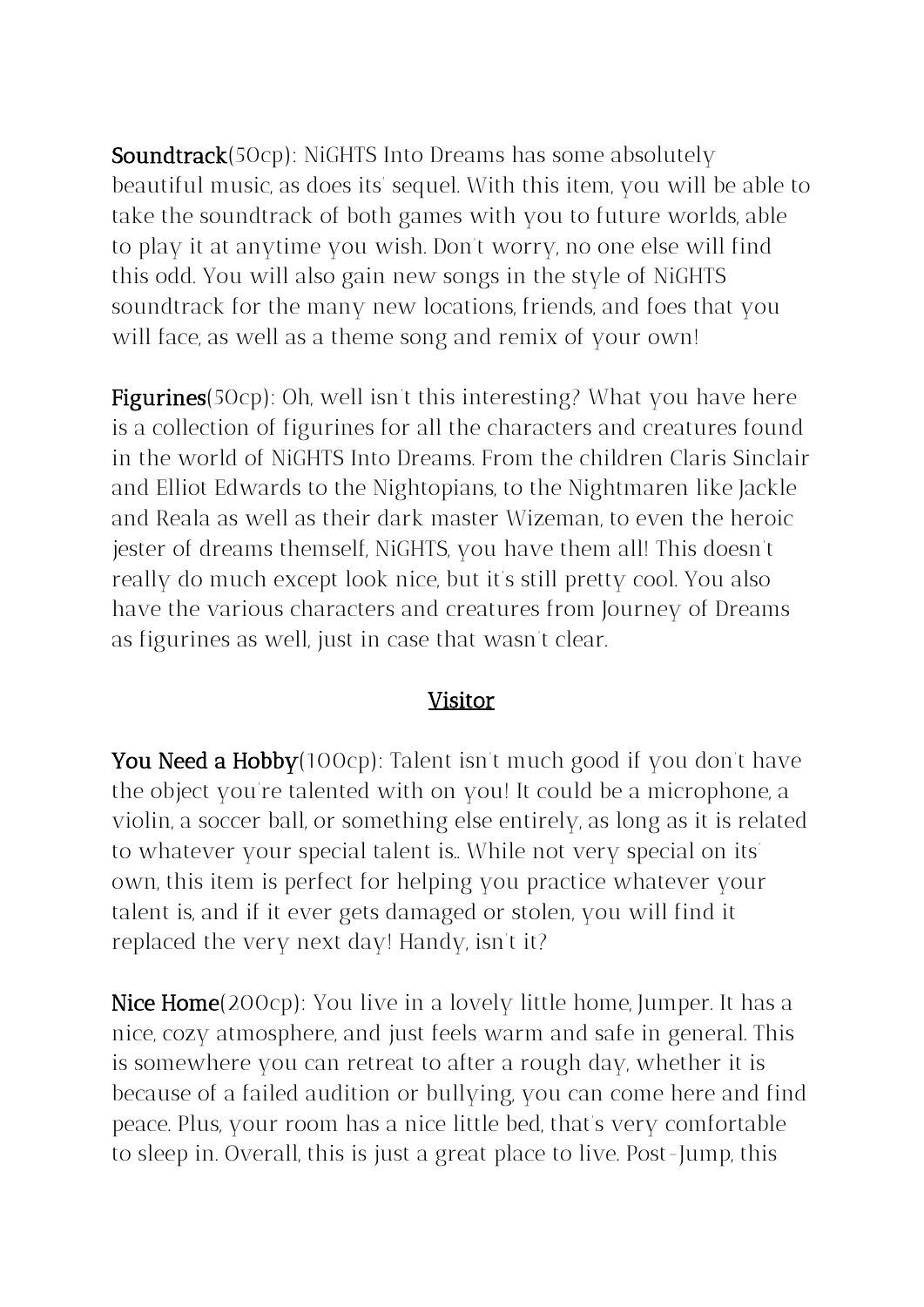becomes a warehouse attachment, though you may also choose to have it appear as a property during a jump.

**Shard of the Red Ideya of Courage** (400cp): All human beings have five Ideya: Intelligence, Purity, Growth, Hope, and Courage. Courage, true Courage, is a rare and precious thing. Here, in your possession, is a shard of the Red Ideya of Courage. NiGHTS is well known for holding a shard within their chest, and that might just be what allowed them to break free in the first place. After all, even the Nightmaren fear their creator, and even Reala himself cowers before Wizeman's rage. It would take true courage to rebel against such a fearsome being. With this shard, you may do something similar. By giving it to an emotionless being, or a being that has no free will, you may light the spark of Courage within them, slowly allowing them to form their own emotions and identity, to consider a life outside their master's control. This is only an opportunity, mind you. It's not guaranteed that they will follow the same path as NiGHTS...but sometimes, even a chance is all that is needed. Nightopia will forever be grateful for the courage a certain Nightmaren had.

My Dream(600cp): Will you look at this! It's your own personal dream world, a place created by your thoughts and desires! Now, while not actually the size of an entire world, more like the size of a forest or a seaside park, this is still a fairly large area, based off of your own imagination. What will it be? A desert? A castle? An island? It's up to you! No, really, the sky is basically the limit here. You could technically even make it look like a space station if you really wanted to. Just keep in mind that this is all a dream, that none of it is really 'real'. Well, it is, but it...isn't...look, it's complicated, okay? Moving on from that, post-Jump this property will attach itself to your warehouse, where you may visit it any time you like instead of just while you sleep!

#### Nightopian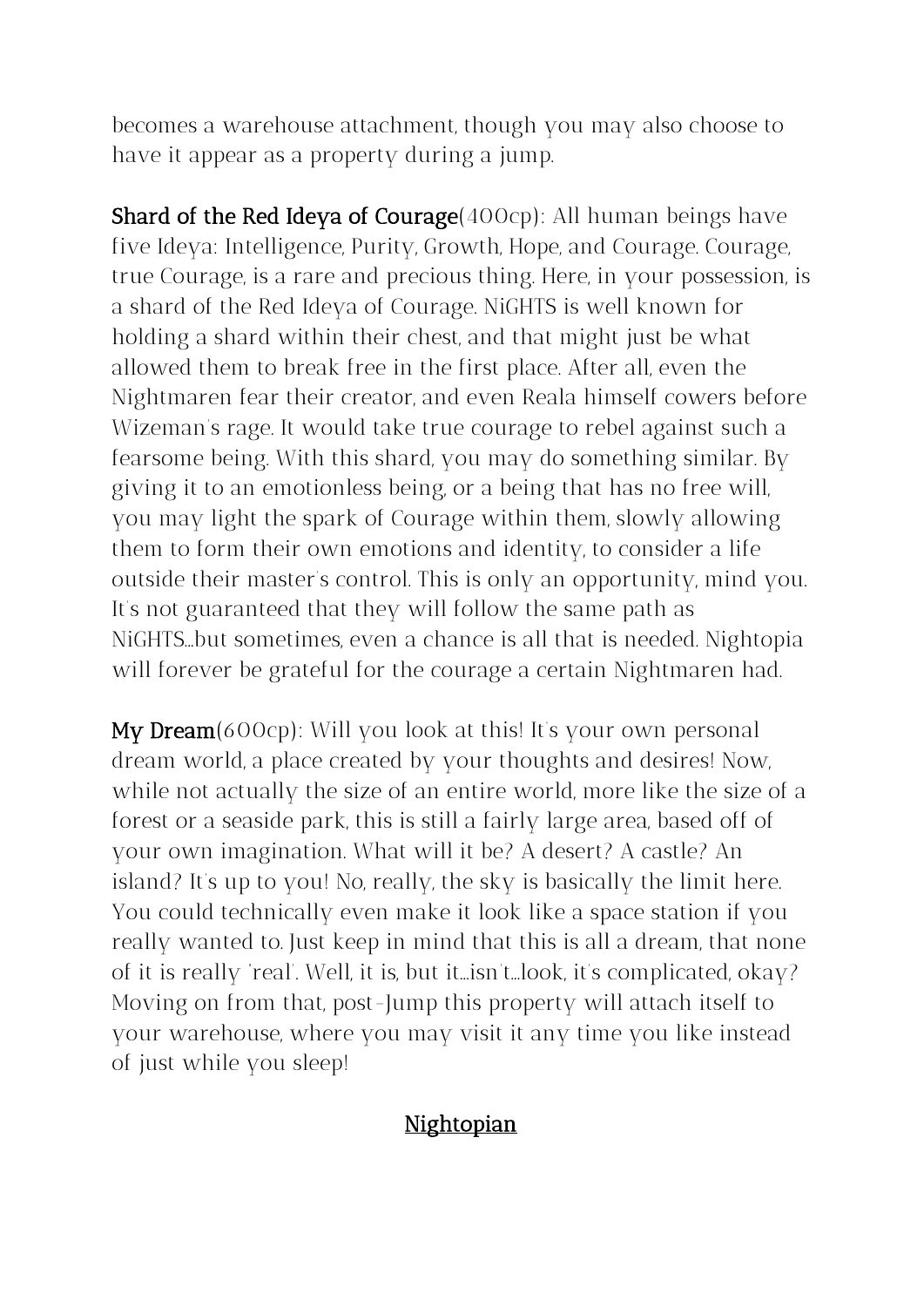Fishing Rod(100cp): Do you know what else Nightopians do beside singing and dancing? Fishing. No, seriously. Nightopians, childlike beings that they are, enjoy fishing, I'm just as surprised as you are. But not for fish, no. No, Nightopians fish for cake. Yes, really. So, now you too can fish for cake! Just go over to a nearby ledge, drop your line, and wait for a bite, metaphorically speaking! Or perhaps literally speaking. Nightopia is a weird place sometimes.

Nightopian Halo(200cp): While their appearance more resembles that of a fairy, their innocence and the halo on the top of their head might remind one more of an angel. Much like the average Nightopian, you have small halo on top of your head, a sign that you are an innocent and pure hearted being. Indeed, this item gives you an aura of innocence and purity, one that may even give the less wicked villains out there pause, and one that will cause the righteous to see you as a friend, as something to protect. It will offer a small resistance to corruption, though only a small amount. You're on the side of the angels, Jumper. This is clear proof of that.

**Owl Vest**(400cp): Oh my, looking pretty spiffy there, Jumper! This dignified outfit gives you a boost to your intelligence and wisdom, and helps you give off the aura of a wise mentor, an intelligent guide for all those in need of teaching. Not only that, but it feels comfortable, being the perfect size in any form you take while wearing it! The form of a person? Just fine! The form of an Owl? Well of course! The form of a dragon? Sure, why not? Speaking of owls, aside from the friendship you'll strike with a certain guide due to your similar taste in fashion, you will find that owls in general like you slightly more than they normally would. That's nice.

**Dream Gate**(600cp): Well well well, what have we here? This, my dear Jumper, is what is called the Dream Gate! Taking the form of a large, floating island in the night sky, with storm clouds rolling underneath, the Dream Gate is a hub where doorways to various dreams are located. Using these, you may enter nearby dream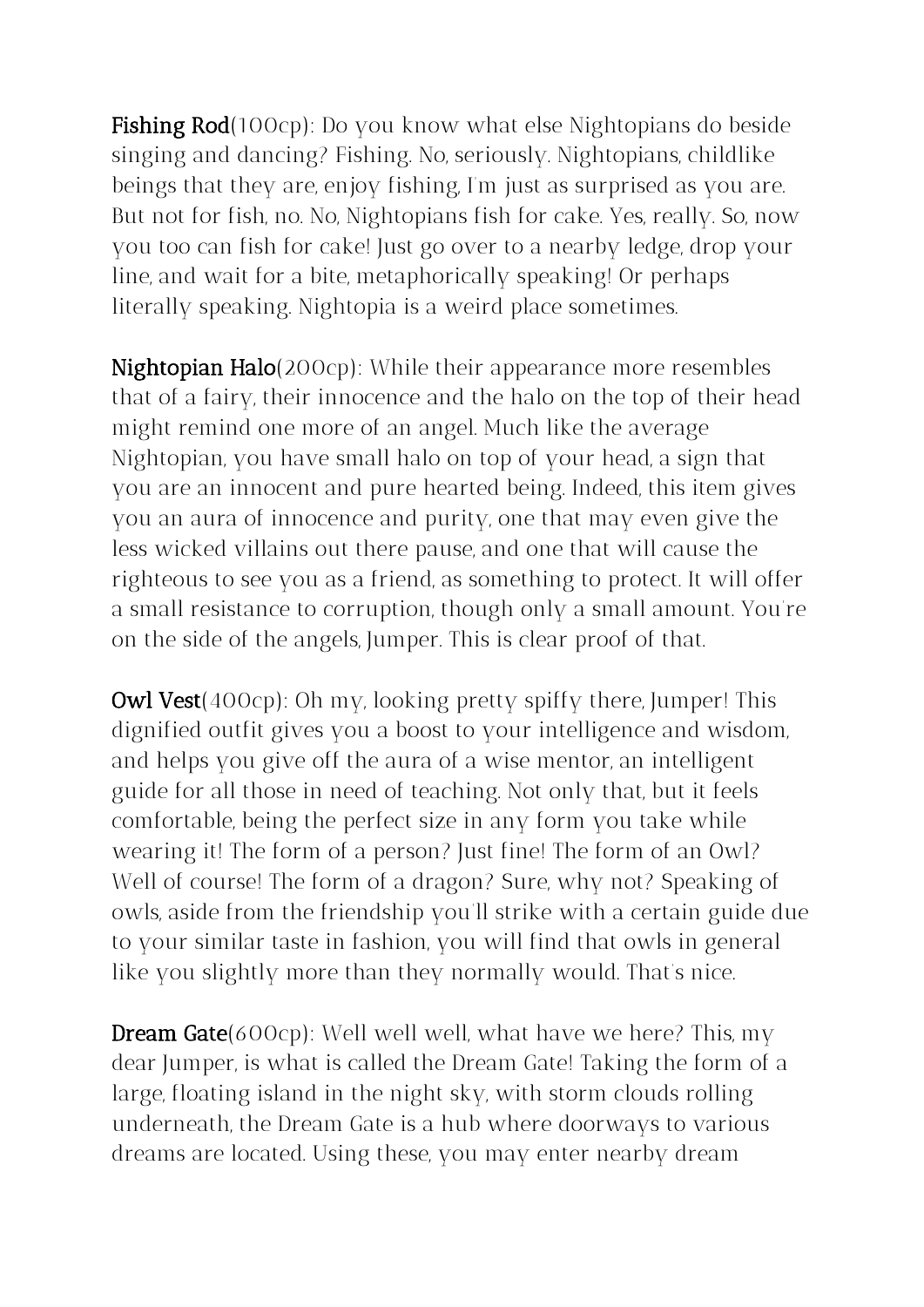worlds, though you may not enter the dreams of others unless you have already formed a bond with them and have their express permission. At the center of the hub is a beautiful, ornate fountain, where a friendly if somewhat stuff Owl waits, to give helpful tips and advice. This is a peaceful place, safe from even the Nightmarens' grasp. You need not fear danger here. Not even Wizeman himself could enter here. So just sit back, and relax.

#### Rebel Nightmaren

Christmas Outfit(100cp): Well aren't you festive! Much like NiGHTS, you happen to have Christmas themed versions of your normal outfit(s), bearing a distinct resemblance to Saint Nicholas' own robe. When wearing a Christmas outfit, you will always feel warm, even in the coldest of climates. Not only that, but you will also feel a spark of merriment and joy within you. You just can't help it, you're alive with the Christmas spirit!

Blue Chips(200cp): Well well well, what do we have here? These blue chips are very valuable indeed. Not only are they considered something very important to Nightopians, both feeding them and healing them, they are also important to Visitors and even NiGHTS themself. How so? Well, you see Jumper, when the Nightmaren steal Ideya, they bring them to large objects called Ideya Captures. These Captures can only be shattered by the collection of Blue Chips, twenty for each Capture. Once collected and brought to the Capture, the prison will be shattered and the Ideya set free! From now on, you will have a constantly replenishing supply of blue chips, which will not only feed and heal you and other dream beings, but also help to shatter similar prisons of the heart when collected in great number. Take heed, the more fearsome the prison, the more blue chips will be required to free the prisoner(s).

Persona Mask(400cp): Behold, Jumper, Persona Masks! Bearing a resemblance to domino masks, these items are capable of aiding one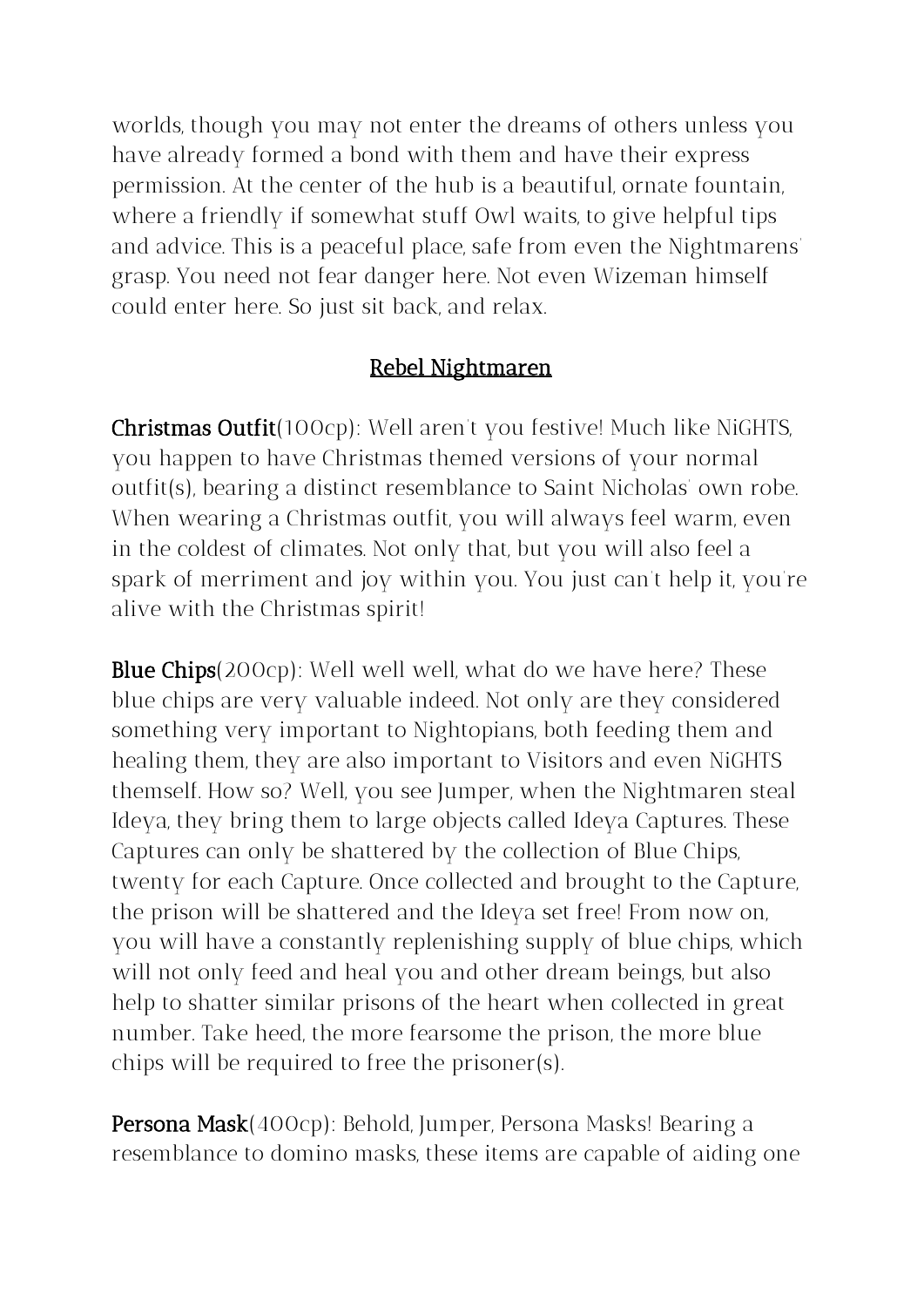in transformation. First Level Nightmaren like NiGHTS and Reala are already capable of shapeshifting, but there are certain limits. These nifty little items are capable of bypassing those limits. There are three masks here: a Rocket Persona, a Dolphin Persona, and a Dragon Persona, an Eastern Dragon Persona, to be specific. The Dolphin Persona enables one to swim in the shape of a dolphin, the Rocket Persona enables one to blast off at full speed in the shape of a rocket, and the Dragon Persona helps one resist wind and keep from floating down while idle in the air, taking on the form of a long-bodied dragon. As a Rebel, each of these grant a specific bonus, boosting your resistance to mind control. Why is this, you ask? Because once upon a time, you and NiGHTS wore Personas given to you by Wizeman, as a sign of your rank as a First Level Nightmaren. You threw your old masks away when you rebelled however, and now your new Personas are a sign of your defiance against your once master. You will never kneel to him again.

Nightopian Garden(600cp): Where did you think those paraloops led? Well, actually, not all of those loops lead here, this is just one destination. Another is an empty void. But this is still one destination! So, what is this place exactly? I'm glad you asked, Jumper! This is a rather large garden, filled with Nightopians! You can also send more Nightopians to live here via paraloops, if you'd like, but there's already a decent population at the moment. Nightopians are adorable, fairy-like beings with little halos atop their egg-cone looking heads, and they exist for one purpose: fun! They just love to have fun, and will always be happy to play with you and cheer you up when you're down. Now, normally you'd have to out and find blue chips to feed them, but I'll be nice and just have there be a supply here already. In future jumps, you can send other imaginary/dream-like beings to this garden to live her. You could even send Third Level Nightmaren here if you really wanted to. They'll behave while here, but..well, Third Level Nightmaren have a very specific diet, one that doesn't involve blue chips or sweets. Let's just say, that the population of Nightopians will begin to go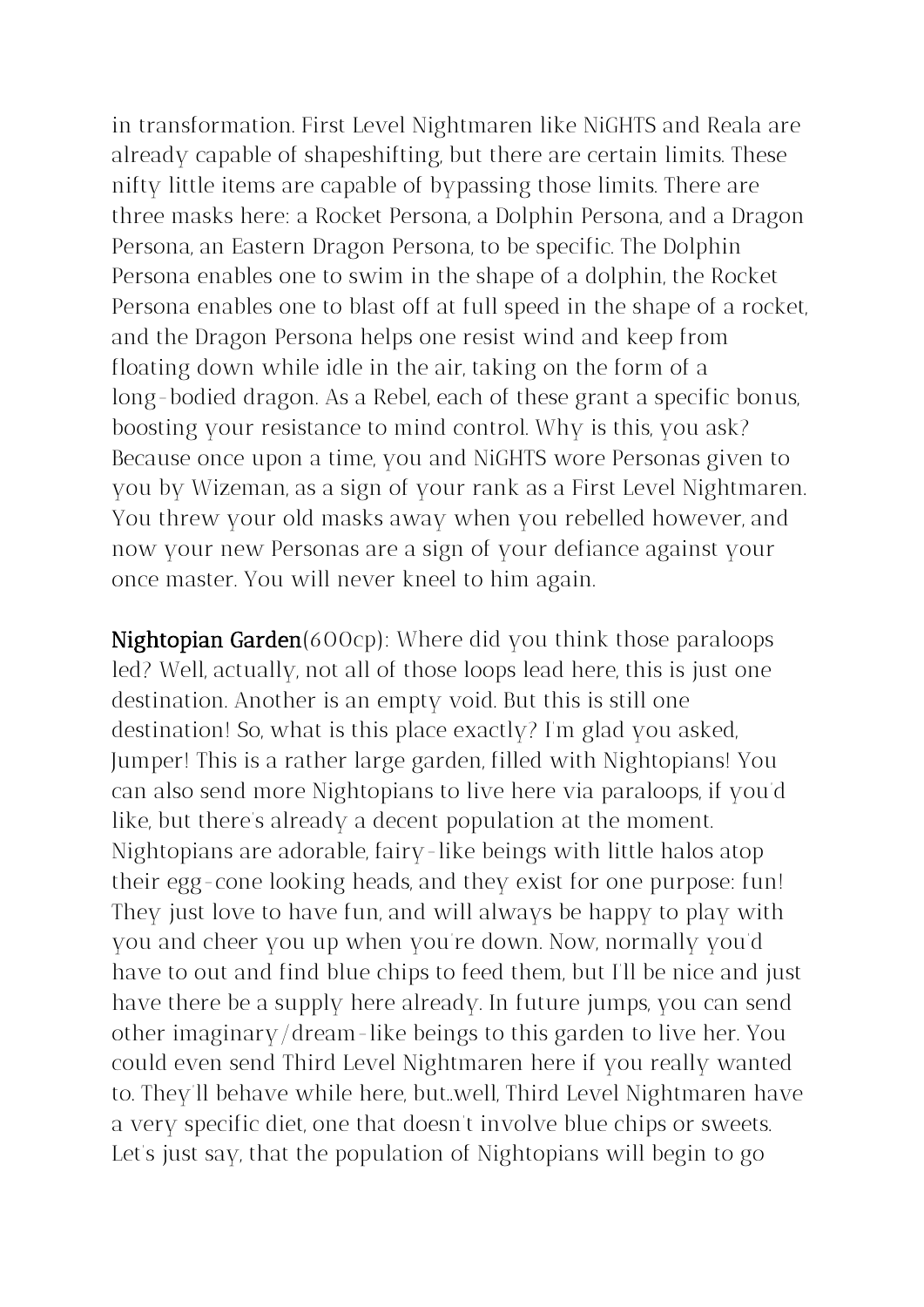down unless you either acquire more from elsewhere, or breed them. That aside, enjoy your garden full of friends, Jumper!

#### Loyal Nightmaren

**Wizeman Mask**(100cp): Unlike the traitor NiGHTS, you do not have access to Persona Masks that enhance your shape shifting ability. And even if you did, you would never wear such things, for to do so would be to discard the Persona given to you by your Master, Wizeman the Wicked. Indeed, like Reala you take pride in wearing the mask your master gave you, a sign that you are one of this most important minions. Aside from the intimidation value inherent in a mask worn by only the most powerful Nightmaren, this mask serves as a sign of your loyalty to Wizeman and any future masters you may one day have. While wearing this mask, your master(s) will be more assured of your loyalty, though that does not mean they will be blind to treachery…

Ideya Capture(200cp): The power to steal Ideya is one inherent to all Nightmaren. Even that bleeding heart NiGHTS could, if they so desired, rob a Visitor of their Ideya. But, what would a Nightmaren DO with the Ideya? They don't want it themselves, they can't eat it, they can't use it for power, so what do they do with these parts of the human psyche? Why, they use an Ideya Capture! This marvelous device allows you to store stolen Ideya, keeping it beyond the reach of Visitors, Nightopians, and even NiGHTS themself! Not only that, but the Ideya Capture can be used to support and fuel the Ideya Palace, keeping even the mighty NiGHTS contained! Unfortunately, the Ideya Capture is not perfect, and can be shattered via the collection of enough blue chips. But really, who could acquire so many chips and then reach the capture with so many Nightmaren around? Especially with NiGHTS imprisoned-oh, right, dualization. Hmm...oh, I should mention, in future jumps you may store stolen parts of the psyche aside from the standard Ideya here as well. You may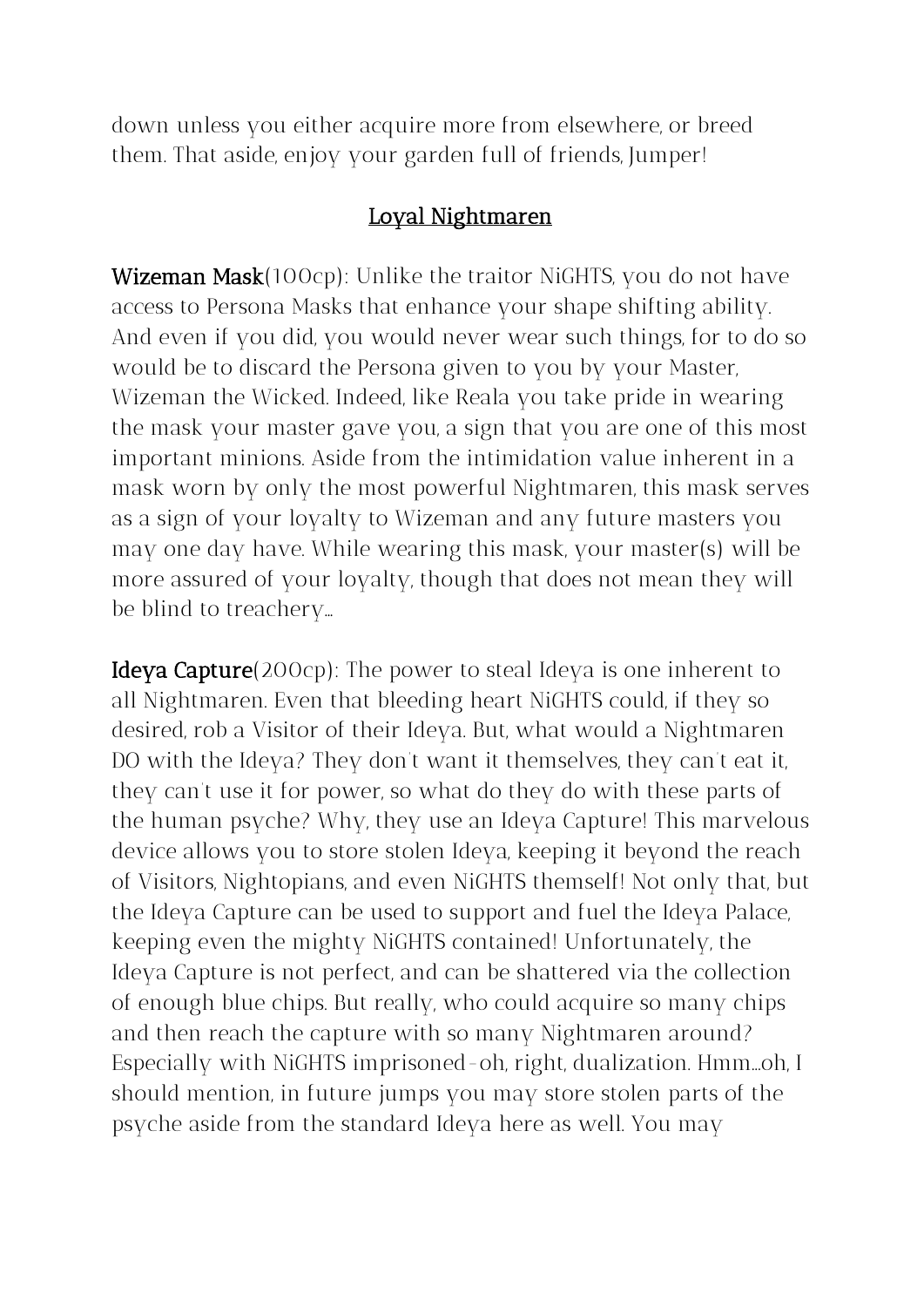reproduce the Ideya Capture if you wish, but only the original will be replaced if destroyed.

Ideya Palace(400cp): When NiGHTS rebelled against Wizeman, the God of Nightmare was left with a dilemma. How would he deal with his traitorous creation? NiGHTS was a powerful foe, so he couldn't just leave them alone. But, at the same time, Wizeman believed he could still force NiGHTS to serve him once more, and turn that power to his side. To that end, Wizeman sought to capture NiGHTS, so that he might...reeducate his wayward servant. Such a process is so horrific, even Reala can't help but feel pity for his sibling. But NiGHTS is powerful, so how could they be contained? The answer came in the form of the Ideya Palace. This structure bears a distinct resemblance to a gazebo, and is the ultimate prison. Powered by five stolen Ideya, the Ideya Palace is an inescapable, indestructible prison. Not even NiGHTS would be able to escape, if it weren't for the power of Dualization, and even that's only temporary! However, while this is indeed a mighty prison, it requires an equally mighty power source. Without the Ideya or a substitute power source, the Palace is useless. And, while it cannot be directly escaped, as mentioned above there are loopholes one can exploit. Nonetheless, this is a prison you don't want to be trapped in. And now? One of these prisons belongs to you. The same rules for replication and replacement of the Idea Capture apply to the Ideya Palace.

Nightmare(600cp): Your own personal slice of Heaven...or perhaps Hell would be more accurate? In order to advance the goals of your master-namely, the theft of Ideya, the destruction of Nightopia, and the conquest of Real World-you and your fellow Nightmaren invade Dreamworlds, and create lairs, little gateways to Nightmare. Your lair is a reflection of you, of your nature. For example, Jackle, the childish psychopath, had a lair filled with both toys and torture instruments under what appeared to be a circus tent. Puffy, with her obsession with opera, had a lair that looked like a rundown opera house. Your Nightmare will in turn reflect you, though obviously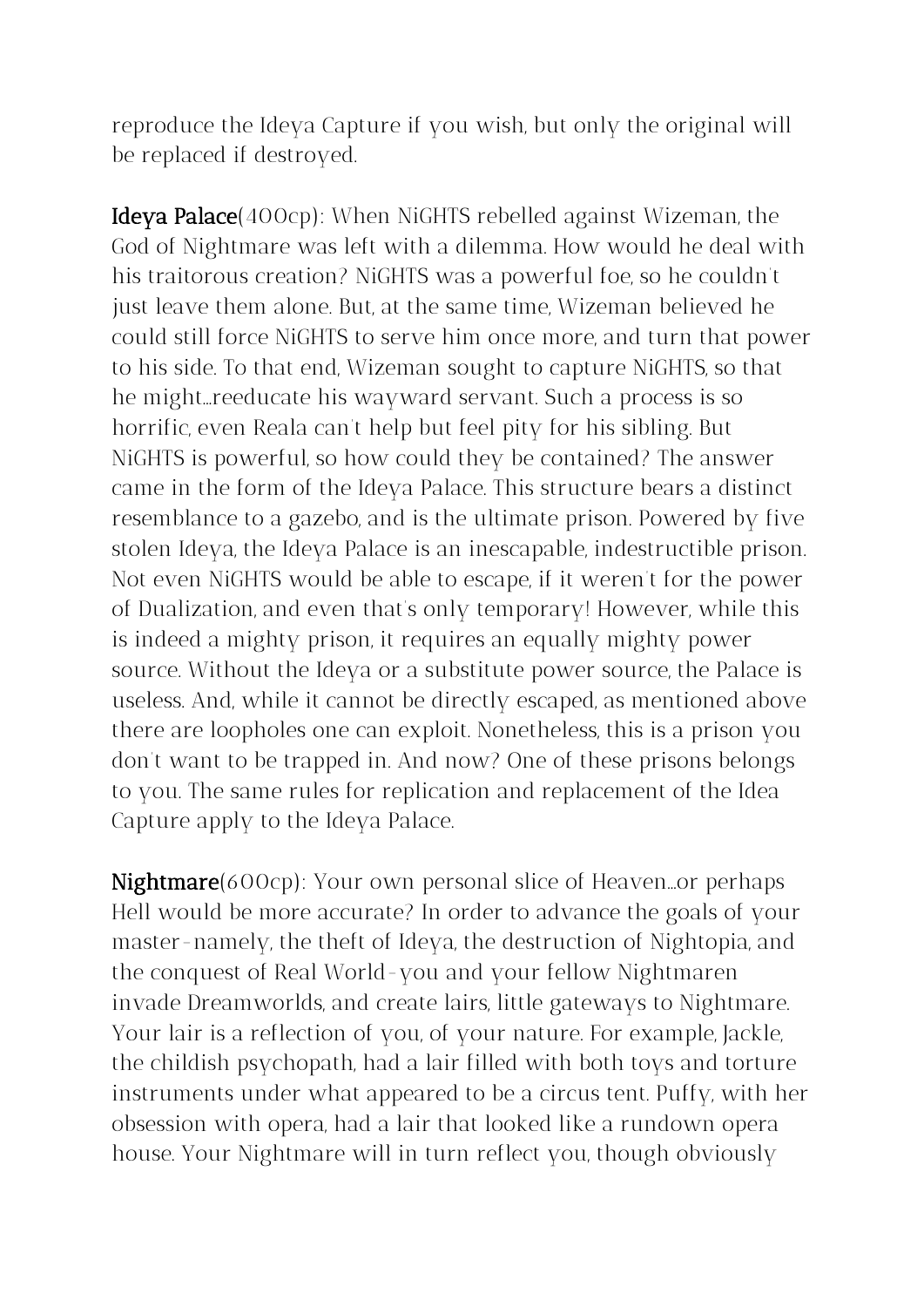twisted by its' nature as a nightmare. Your Nightmare starts out at a size that's a fair bit smaller than a dream world, but will eventually expand, corrupting and consuming the Dream World around it. However, this comes at a cost: while it is true that your Nightmare could, given time, completely consume a dream world, such efforts will most likely not go unnoticed. Should you be defeated by NiGHTS, or any other foe that seeks to rebuff your advance, your Nightmare will dissipate, and you will be forced to either start all over or find a new target altogether. Nonetheless, this is a truly a terrifying thing you have at your disposal, Jumper. Soon, there will be no more dream-only you. Post-jump, this may either be a warehouse attachment (in which case its' size will be the same as the other properties) or a property you may drop down in-jump, in which case it will start off as the same size listed here. It will follow the same rules as it would in a Dreamworld, slowly corrupting the area around it but disappearing if you are defeated. You may also choose for it to cease expanding or even not expand at all, if that is what you wish.

# **Companions**

Companion Import(50cp-400cp): Do you already have friends you wish to take on an adventure in the world of dreams? If so, you may import any companions you have for **50cp** to a total of **400cp** for eight companions. I'm sure you'll have lots of fun in here with your companions! Each companion will have **400cp** to spend on perks.

**Canon Companion**(200-300cp): Here you may purchase any canon character from the NiGHTS games, with the exception of NiGHTS, Reala, and Wizeman. The Visitors you take with you will have access to the Visitor perk tree, though they will only receive the power of flight from **Hopes and Dreams**, and even that will not be available until after they have confronted their fears and moved past them., The Nightmaren will only have Nightmare Fuel, the part of Loyal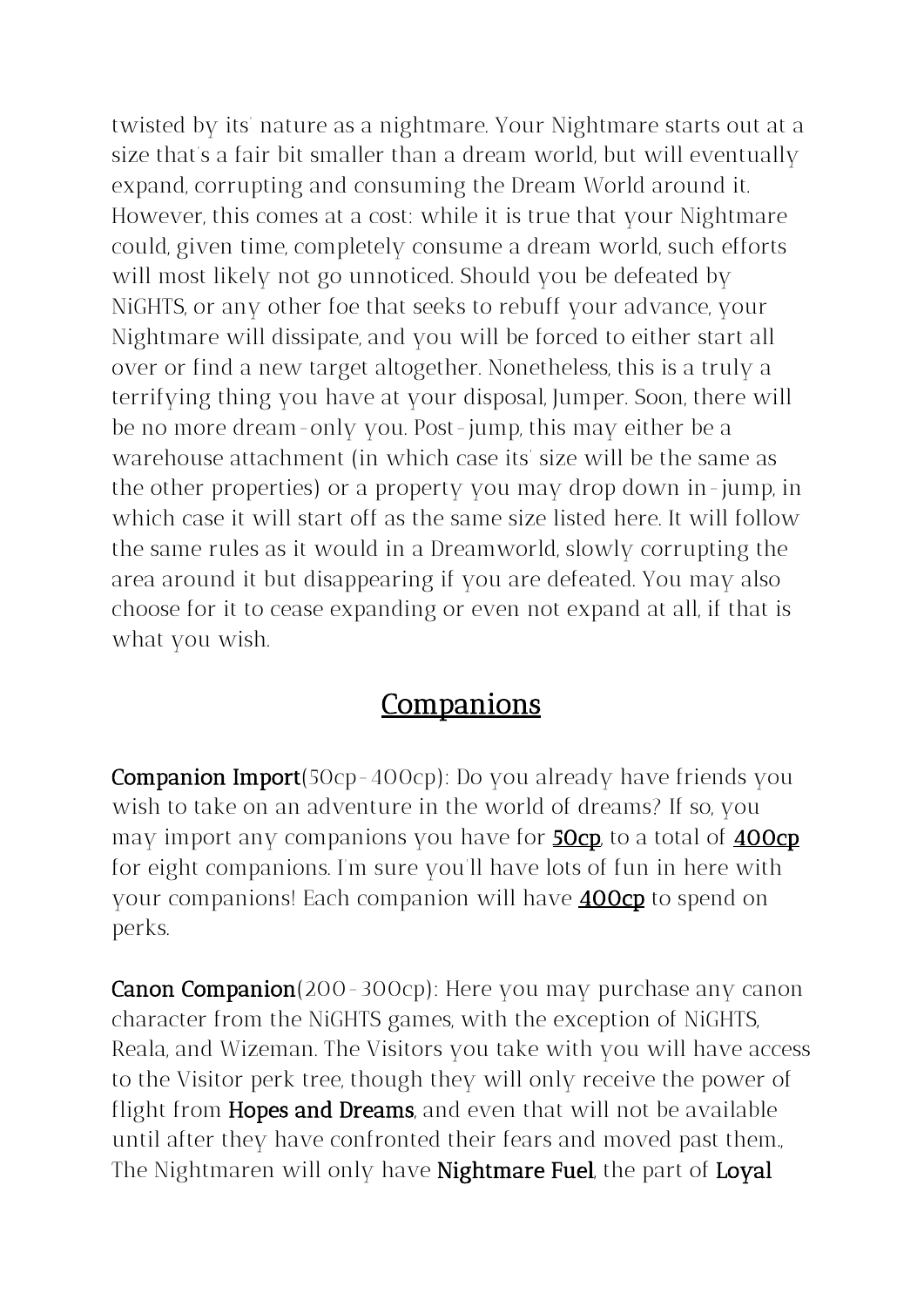Level One granting a special ability, and Jumpman the Wicked's Nightmaren creation, with a restriction to only create Third Level Nightmaren. Visitors will cost 200cp to take as companions, while Nightmaren will cost 300cp

NiGHTS(600cp, discounted with Nightmare Slain): The Hero of Dreams, the Rebel Nightmaren, the Purple Jester themself, NiGHTS is a mischievous but kind hearted being that protects both the world of dreams and the waking world from the ambitions of Wizeman the Wicked. Created to be one of his greatest servants, NiGHTS was already rebellious even at birth, balking at the idea of taking orders from their 'father'. Though how it exactly happened is unknown, NiGHTS somehow gained a shard of a Red Ideya of Courage. However it happened, this spark allowed NiGHTS to break free from their master's control, and become the hero of Nightopia! NiGHTS is a strange character, seemingly having a childish personality that seeks only to play and relax while also showing depths of maturity and compassion beneath the exterior. NiGHTS adores both the Nightopians and the Visitors, and loves to interact with both, protecting them from Wizeman's evil. And though their rebellion started for selfish reasons, NiGHTS is selfless enough that they are willing to sacrifice themself to stop Wizeman, to protect the Visitors and their dreams. Despite this, and their own desire for friendship with the Visitors, NiGHTS hides their nature as a Nightmaren, afraid the Visitors will be scared off. Hiding this will one day prove to be a mistake, nearly costing them the trust and friendship of a young girl in the future. NiGHTS can also be rather naive, especially in regards to their sibling Reala.. Nonetheless, NiGHTS has always found a way to prevail in the end, and as the hero of this story, they have access to the entire Rebel Nightmaren perk tree. A new adventure awaits, Jumper.

Reala(600cp, discounted with Night Over): Wizeman may lack for virtue, but he certainly does not lack for ambition. The Mad Visitor dreams of one day ruling over all, obtaining the power of a god so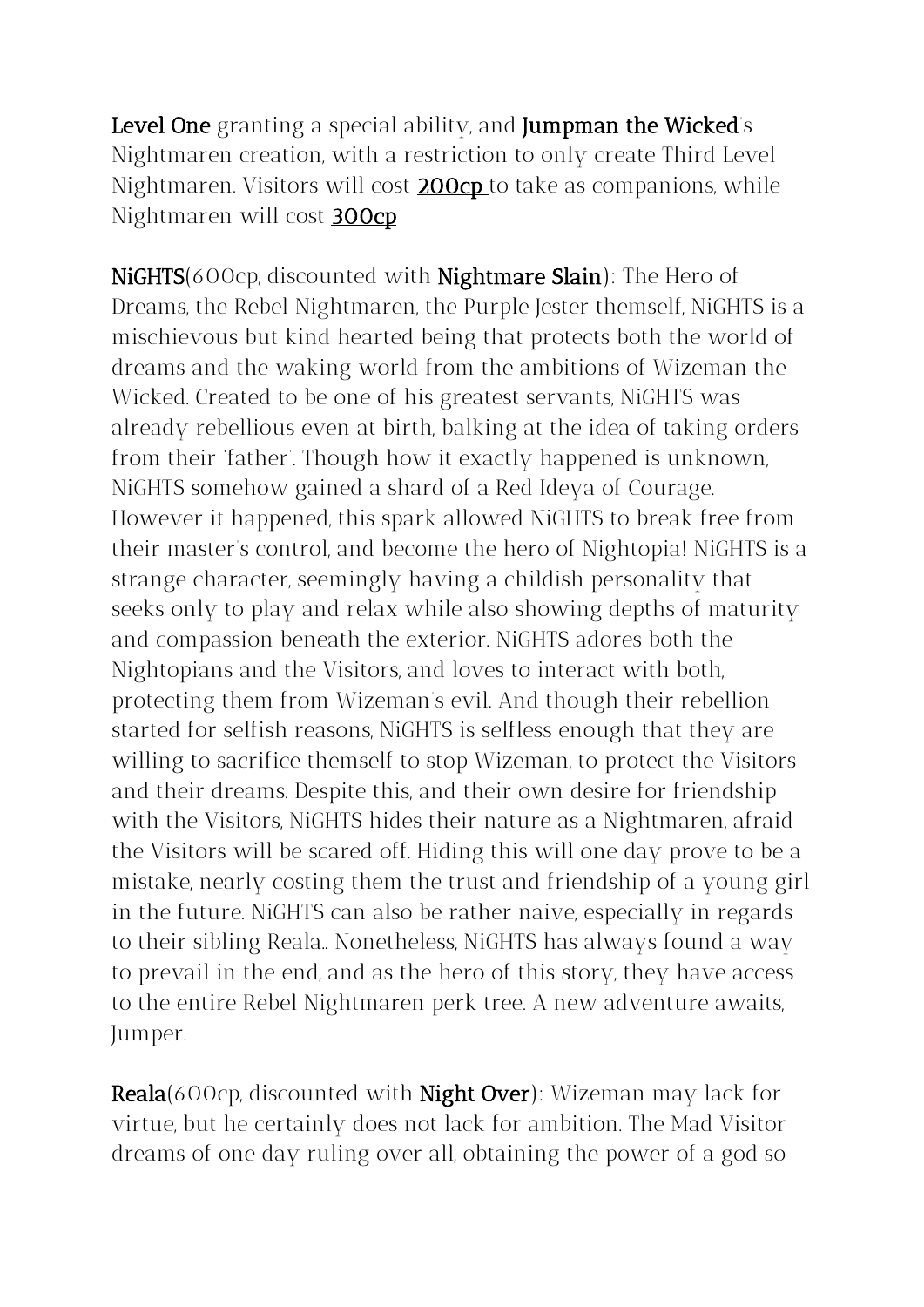that no one can oppose him. In order to achieve this goal, he created Nightmare and the Nightmaren, so that he would be able to destroy Nightopia and one day gain enough power to invade and conquer the Real World. But though the Second and Third Level Nightmaren were by themselves powerful agents of his will, Wizeman sought to create even mightier monsters to help him. And so, he did: the First Level Nightmaren, NiGHTS and Reala. Both Nightmaren were a complete success, being far more powerful than their subordinates, even if NiGHTS was a little rebellious. But then, one day, something changed. NiGHTS rebelled. Truly rebelled. And broke free. Now, one of his greatest creations was now his greatest enemy. Wizeman was enraged by this rebellion, but there was someone even more affected: Reala, NiGHTS' sibling. Once, the two of them were close, truly close, enough that even after their rebellion, NiGHTS still acts in an almost friendly way towards their villainous sibling, and Reala himself is constantly trying to convince NiGHTS to come back to their side. But even still, after NiGHTS left, Reala has hated his rebellious sibling, and has attempted to harm and even kill NiGHTS, despite their past and despite whatever feelings he might still hold in his heart of hearts. Reala is deeply loyal to Wizeman, though whether that is out of true loyalty towards his creator, raw terror, or a mix of both is a mystery to all. Cruel, arrogant, and manipulative, Reala has hurt many Visitors in his quest to fulfill his master's ambitions, trapping them in an eternal nightmare at Wizeman's behest. Whether he convinces NiGHTS to come home, or he kills his wayward sibling, it matters not. All that matters is that Wizeman stands victorious in the end. Reala possesses all of the Loyal Nightmaren perks, though he lacks the revival granted by **Jumpman the Wicked**, and will need more time and practice before he can create Second Level Nightmaren.

#### **Drawbacks**

Oh? Is **1000cp** not enough to obtain everything you desire in the world of dreams? Then, by all means proceed. For as as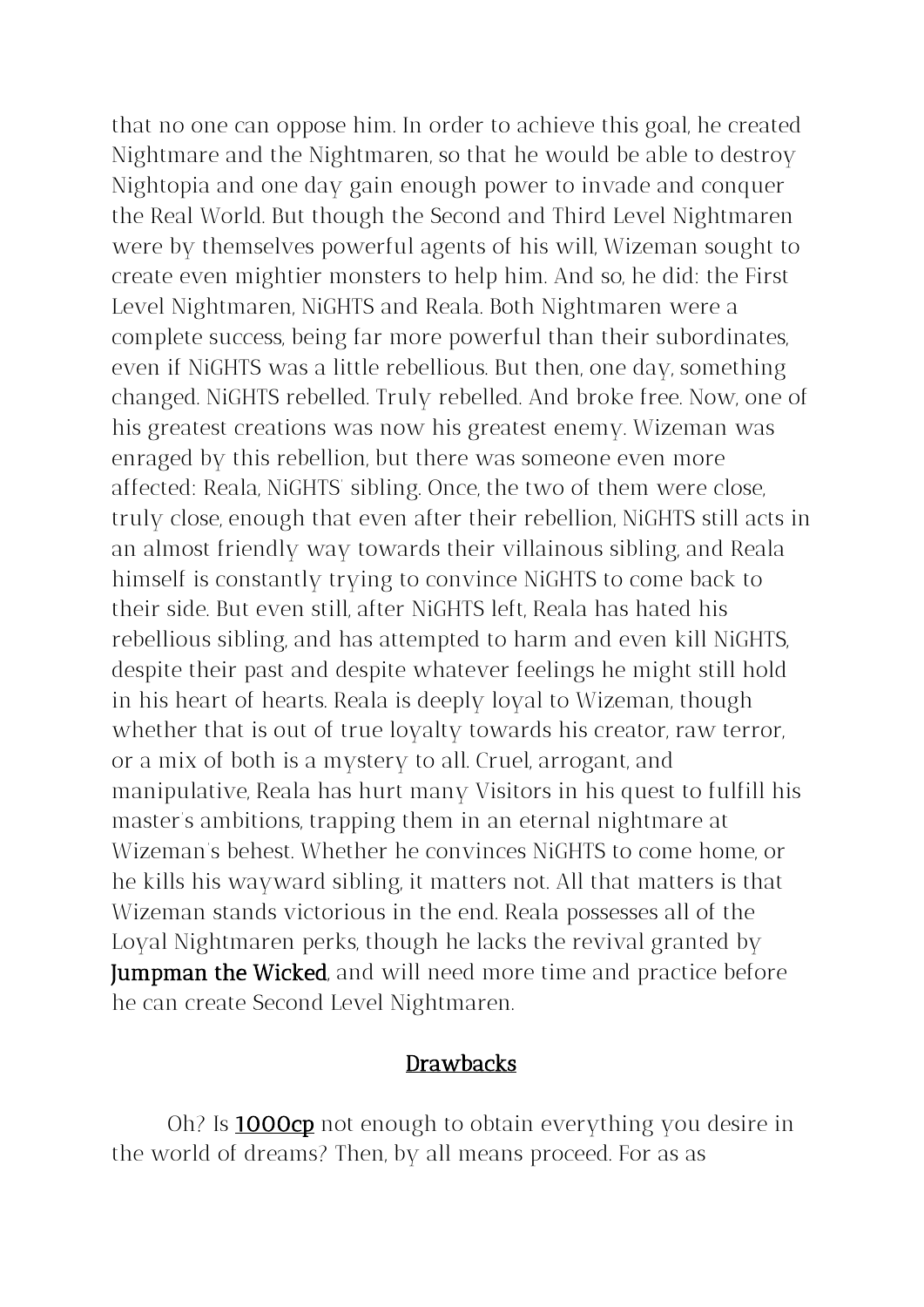wonderful as the world of dreams is, there are many dangers in this place, and many rewards as well. You may take as many drawbacks as you'd like, but you will only gain a limit of **600cp** unless you take There Is No NiGHTS!, raising it to **800cp** 

Nightmarish Nightopians(100cp): Something is wrong here. Why do the Nightopians look like deformed children with big, blank eyes that stare into your soul and a grin that looks more like a grimace? Why are their movements so unnatural? Why is everyone treating them as if they're normal and looking at you like you're crazy?! Forget the Nightmaren, these are the really scary ones!

No Dialogue For You!(100cp): Ah, a silent protagonist, eh? I can respect that. Wait, what's that you say? It's not that you won't speak, it's that you can't speak? Huh. Well, that's a problem. See, Nights Into Dreams didn't really have a lot of dialogue, with most of the characters being silent or only getting one or two lines max. And even those lines were only two words at most! Looks like you also suffer from this problem, being unable to speak for the most part, and rarely being able to speak short sentences. And I mean really short, as in two words. Well, hey, look at it this way, Jumper, everyone will think you're really cool and mysterious!

Choking Up(100cp): Uh oh. Remember the 100cp perk you got for free with your origin? Well, looks like you're now not so good at that. Or, well, you are, you just flub it up somehow. Sure, you might be good at singing as a Visitor, but then you get stage fright and sing off key or choke on the words. Sure, you might be innocent and cute looking as a Nightopian, but you'll sometimes you'll come off as creepy or weird instead due to the way you act. Rebel Nightmaren will find they somehow broke the string on an imaginary guitar, and Loyalists will find that they trip up and make a fool out of themselves when they try to be scary. You can overcome this with time, but it's still going to be embarrassing to deal with. Oh, and if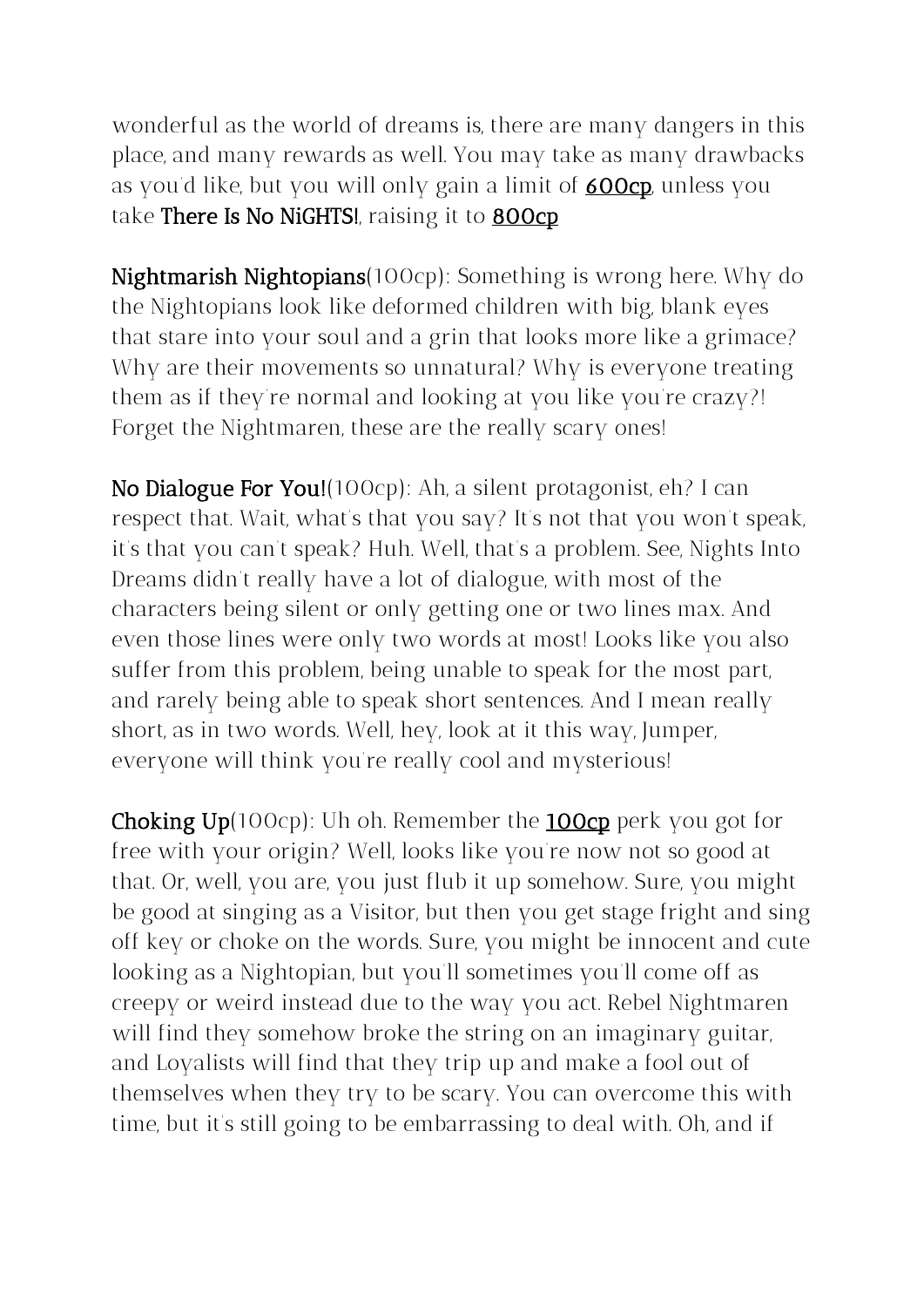you choose not to take one of the **100cp** perks, I'll make some other talent of yours suffer similar difficulties.

Second Level Nightmaren(200cp, Nightmaren only): Well this is embarrassing. Turns out you're not a First Level Nightmaren at all, but instead a Second Level Nightmaren! Aside from having an appearance that's somehow both freaky and goofy, ruining the image you have as either a rebel or a loyalist, you are also a lot weaker, and lack the abilities a First Level would have. Rebels can still dualize, Loyalists still have their special ability, and both can still fly, but that's about it. Also, Loyalists will find themselves only able to create Third Level Nightmaren with Jumpman the Wicked, though they do not lose their second life.

Nightmarinated(200cp): Well, this is a thing. It appears that the Third Level Nightmaren have caught your scent, and you smell...delicious. As such, Third Level Nightmaren will come after you more often, hoping to devour what smells (and tastes, if they get a bite) like a great meal. It doesn't matter whether you're a Visitor, a Nightopian, or even a Nightmaren yourself, one way or another, all they want you to be is dinner.

How the Dragon Stole Christmas(200cp): Wha-why that rotten thief! Somehow, every year Gillwing will steal the star that should go on top of the highly decorated Twin Seeds Tower, leaving everyone with a sense that something is missing, unable to enjoy the holiday. You must confront that vile dragon, and take back the star! What's that you say? You're a Loyal Nightmaren? Well in that case, you can choose to help Gillwing get away with the theft, preventing NiGHTS from retrieving the star. But come on, even you can't be that much of a grinch! Where's your Christmas spirit?

Daymare(200cp, Visitors only): Oh. Your waking life isn't very happy, is it? Perhaps you have experienced public humiliation and failure, perhaps you are bullied by the other kids at your school, or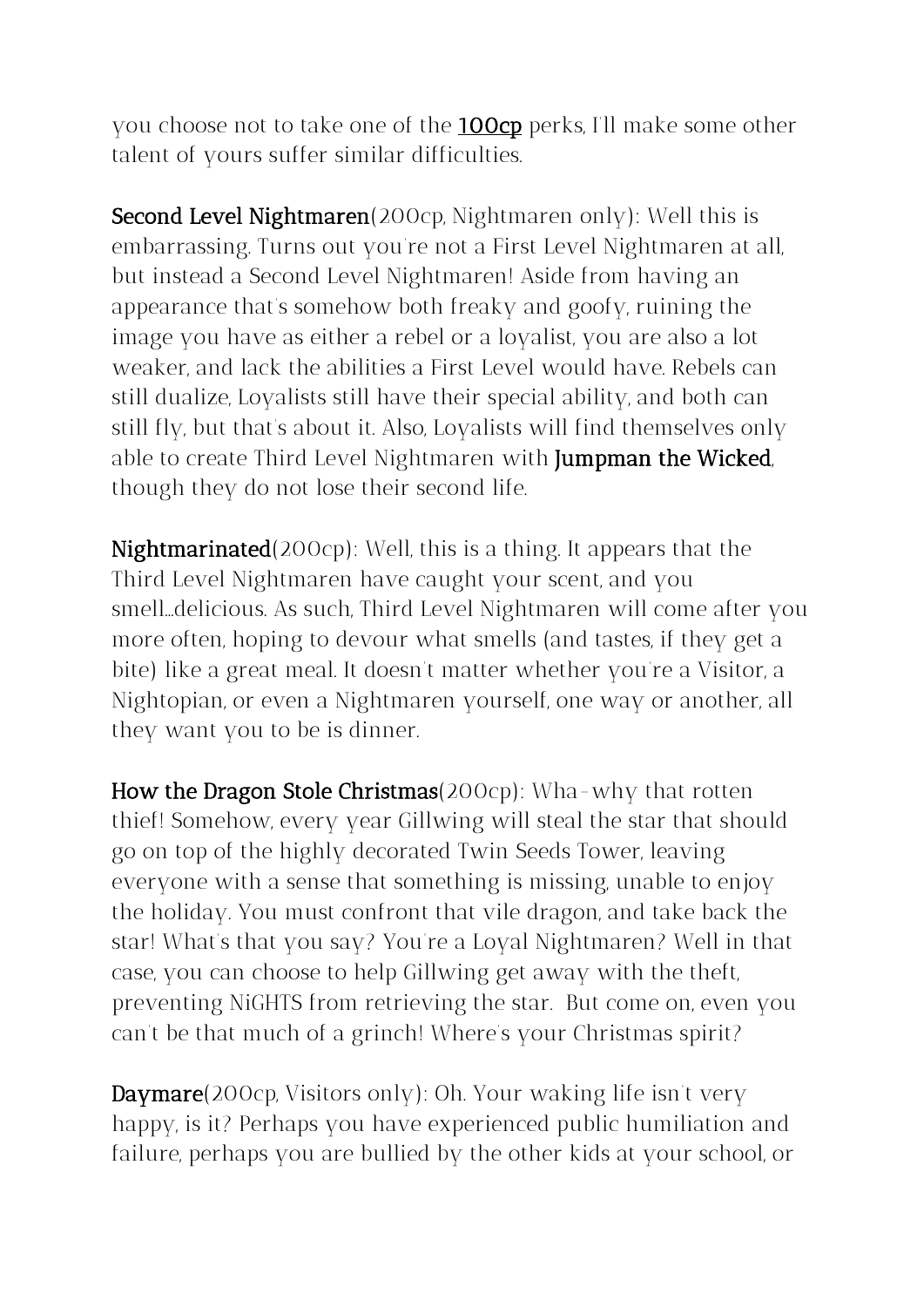perhaps you simply have a miserable home life. Whatever the cause, it is affecting your dreams, making you more vulnerable to Nightmaren, who will try and play on your worst doubts and fears. It is possible to overcome this, but it will not be easy. It will take great courage to do so.

**Jackle the Mantle**(300cp): Oh boy. Looks like Jackle, one of the deadliest of the Second Levels, has decided he wants to 'play' with you. What a pain! The psychotic Nightmaren will chase after you to attack you no matter where you are, instead of just waiting for you in his lair. You'll hear the psychotic giggling, and know he's near. Jackle attacks using razor sharp tarot cards that slow you down upon impact, making you even more vulnerable to his lethal weapons. Even worse, his cloak makes him invulnerable so long as he's wearing it, so you'll need to remove it if you want to beat him. What's that you say? You beat him? Good for you! He'll be back for more soon. He never gives up, and trust me, you don't want to know what he'll do to you if he wins. There's a reason why his lair contained torture devices…

Hounds of Hades(300cp): Oh no. Jumper, this...this, is Cerberus. One of the most powerful Second Level Nightmaren, and a monster that even NiGHTS and Reala fear. This beast holds no loyalty to anyone, not even to Wizeman, and seeks only to devour everything in its' path, be they Visitor, Nightopian, or Nightmaren. Technically, Cerberus is actually two different Nightmaren dogs, bound together by a chain that resembles a third dog. However, that's not really important right now, is it? What is important is that Wizeman has set his beast loose to hunt you down, and it will not stop until it catches you. Each head holds an orb that represents a different element, one being fire, another being ice, and the final one being thunder. Fortunately, they prefer biting to actually using said element, but that doesn't make them any less deadly. In order to defeat this monster, you must yank on the Orb of Thunder to knock the Fire and Ice heads together, stunning and damaging the beast.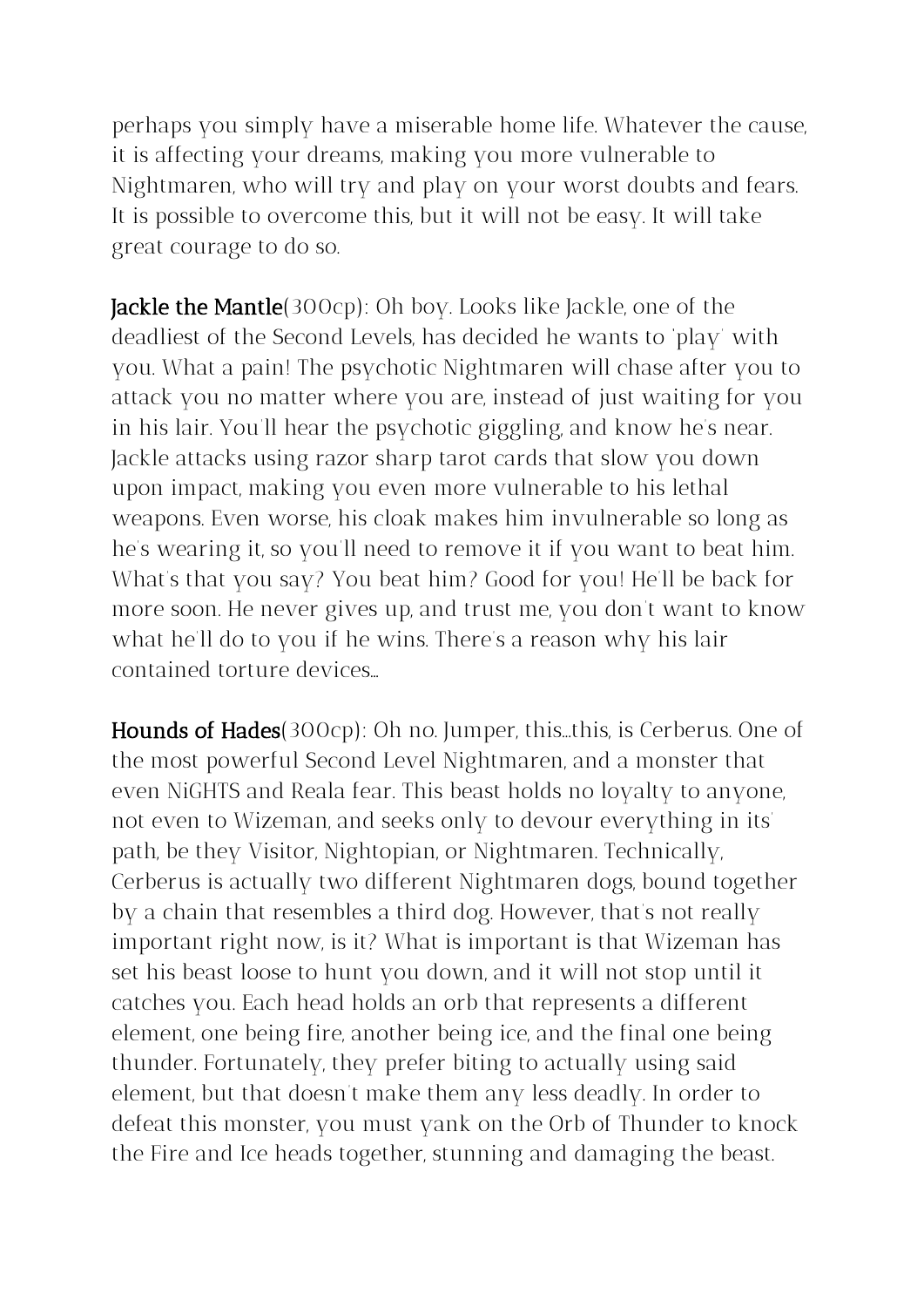You will have to battle this monster twice before finally defeating it, with the Orb of Thunder detonating under the stress, destroying the vicious Cerberus.

All Out of Ideyas(300cp, Visitors Only): Welp, that's not good. Looks like the Nightmarens managed to get to you before the Jump started, leaving you with only the Ideya of Courage left. This has had quite the negative effect on you, robbing you of your potential for growth, your hopes, your ability to think with clarity, and your purity...whatever that means. The point is, you'll need to retrieve your stolen Ideyas before the ten years are over, or you'll fail the jump. Not only that, but if you fall into the grasp of Wizeman and lose the Ideya of Courage as well, you will be trapped in an eternal nightmare, ending your chain. Fortunately for you, a certain rebellious Nightmaren is more then happy to offer their services in retrieving your stolen Ideyas. Perhaps by working with them, you can get back what was stolen.

Ideya Castle Blues(300cp,): Hey, at least you and NiGHTS will have something to bond over. It seems that, recognising you as a threat. Wizeman has trapped you in an Ideya Castle uniquely tailored to you. You will be unable to escape on your own, and will require the help of others to escape. This might be easier if you have the Dualization perk, but it's still possible without it...in theory. What your allies need to do is battle or dodge their way through the hordes of Nightmaren nearby to gather enough blue chips to shatter the Ideya Captures that sustain the Ideya Castle. Once all Ideya Captures have been destroyed, your prison will be broken, and you will be freed! Unfortunately, that's not the end of it. In order to be truly free, you must also battle a Nightmaren warden, one born from negative energy taken from you and your allies. Get ready for a jailhouse rock, Jumper!

**Know Thyself**(300cp): Well this is ...odd. It appears that that there was another First Level Nightmaren that Wizeman erased before it was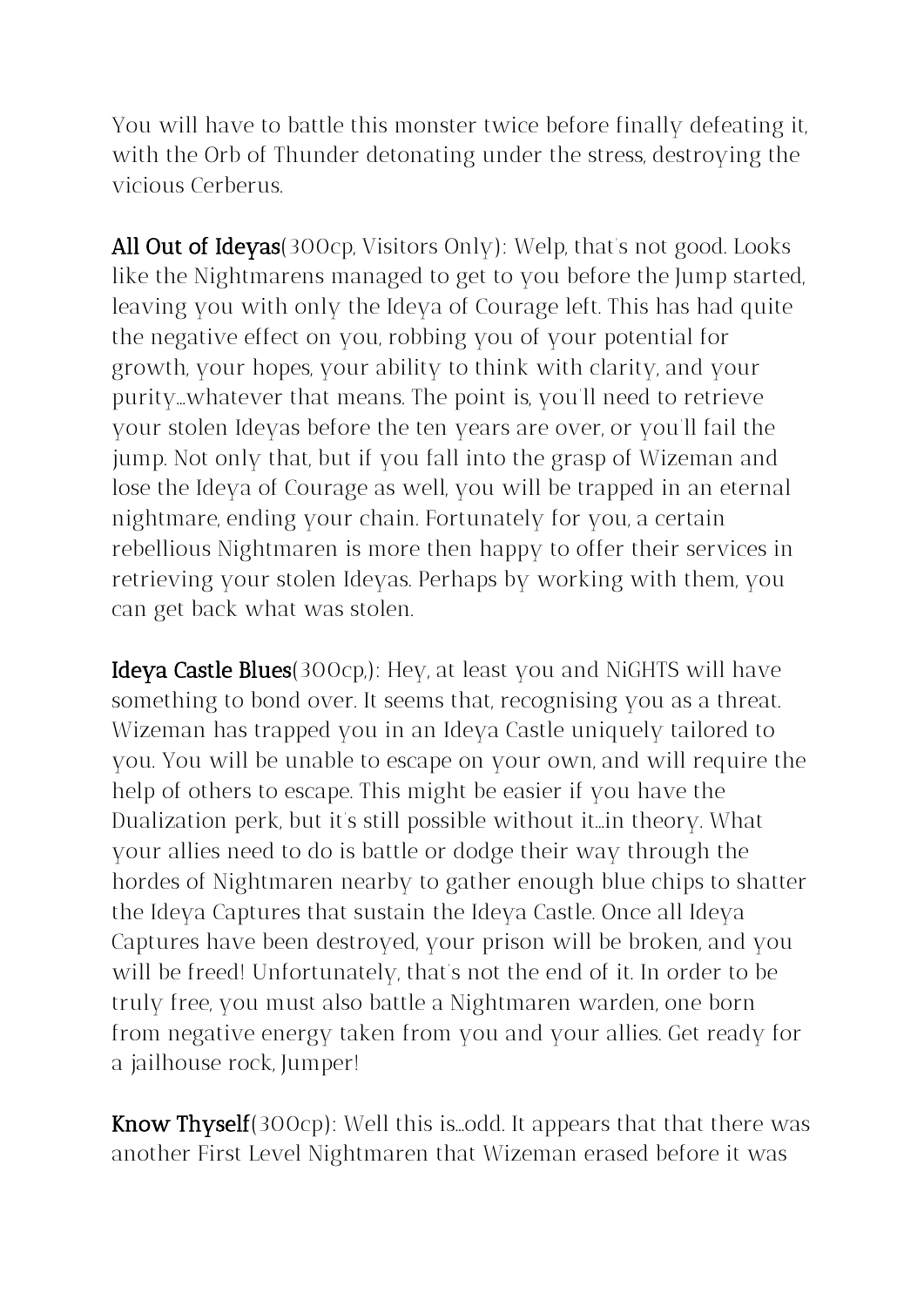finished. Or at least, he did before. Now it seems like he's changed his mind, and the third First Level Nightmaren, Selph, has emerged to do battle with his master's enemies. Bearing an appearance and powers similar to NiGHTS themself, Selph is a dangerous enemy who will not pass up an opportunity to escape death's clutches, even if it means he must work for the being that almost destroyed him on a whim. It seems that the origin of Selph's appearance and powers come from the mirror staff, allowing him to copy his opponent. In battle, you will notice that he will show off powers resembling your own, though he doesn't really seem to know how to use them. Don't take him lightly however, he's a clever cookie and he may yet learn. And no, before you ask, you may not take his mirror staff. That's kind of tied to him, and he wants nothing to do with you.

Nightmare Slain(600cp): So long as Wizeman and Nightmare continue to exist, neither the waking world nor the world of dreams will be truly safe. It does not matter how many times he is beaten, Wizeman the Wicked will simply return, again and again, brought back by the darkness of the human heart. But it does not have to be that way. NiGHTS will prove that Wizeman can be banished, so long as the Visitors are able to hold the virtues of the Ideya in their hearts. With their power combined with the Visitors, the God of Nightmare will be forever banished from the minds of four children haunted by his evil. Now, you must make sure he is banished from every mind. You will not leave in ten years, no. You will remain until every trace of Wizeman and his evil are erased from the World of Dreams. To do this, you must battle not only Wizeman and his monstrous minions, but the darkness within the human heart itself. You must change the world, so that mankind may hold Courage and Hope in their hearts. Fighting alongside you will be NiGHTS, who is determined to end this war once and for all, even if it means they cease to exist. It is true that there will always be nightmares, but there does not need to be a Nightmare. Should you succeed, you will have saved the world from Wizeman forever, and NiGHTS themself will find that by some miracle, they still exist, perhaps held together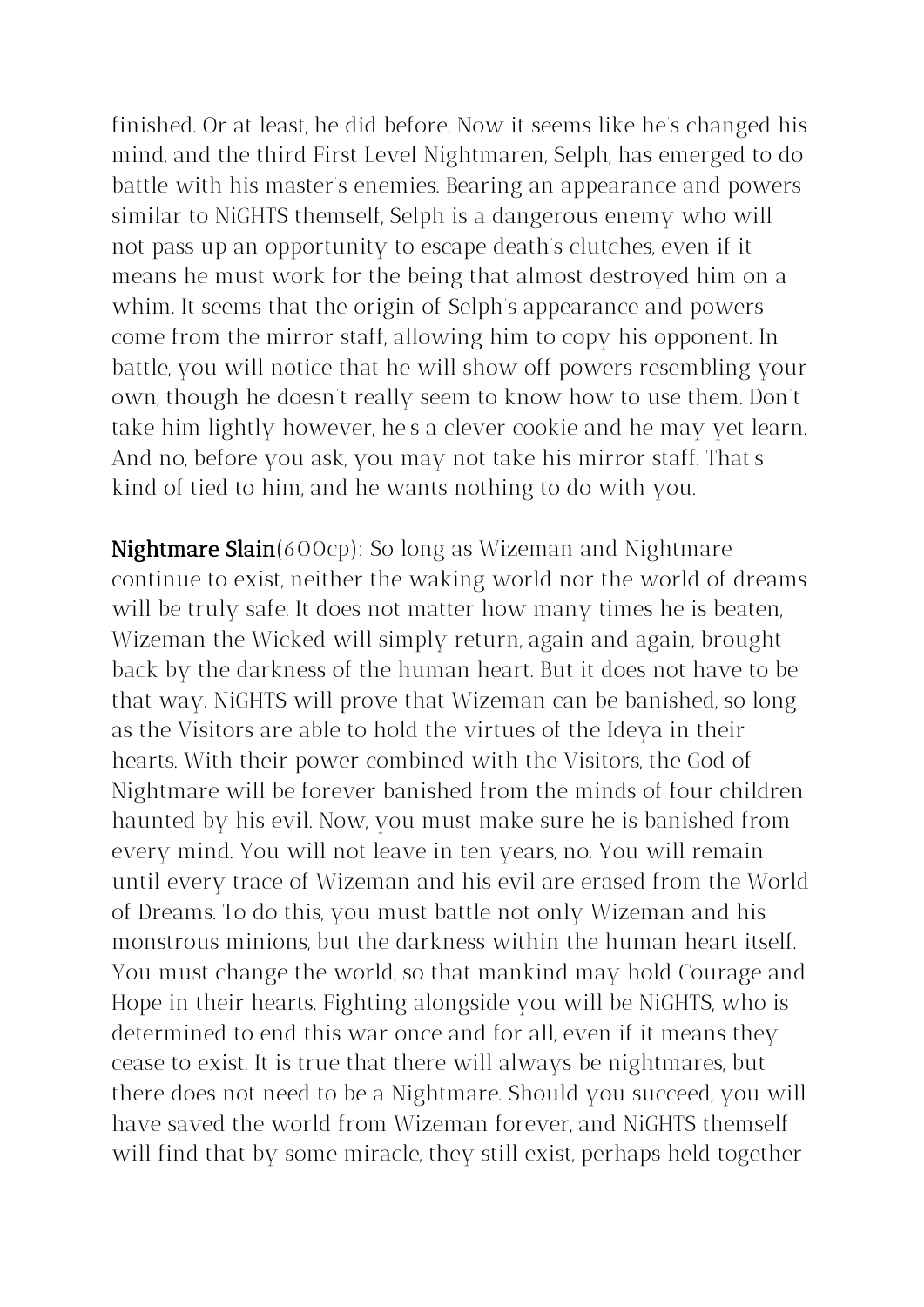by the hopes and dreams of humanity. The nightmare has finally ended.

Night Over(600cp, Loyal Nightmaren only): You will no longer be leaving within ten years. Instead, you will leave when Nightopia has been crushed and the waking world belongs to Master Wizeman. In order to accomplish this, you must break the spirits of countless visitors, stealing their Ideya and dream energy and trapping them in an eternal nightmare in your master's name. Opposing you will be that accursed traitor, NiGHTS, who foolishly believes in such nonsense as 'friendship' and 'courage'. You will show them the truth, force them to face reality. The reality that no matter how hard they try, they will never stop Master Wizeman's glorious ascension to power. Eventually, as Nightopia dies and fades, you will confront NiGHTS one last time, with the traitor now fighting desperately to both avenge Nightopia and stop your invasion of the waking world. All that's left is to defeat them here, and present them to your master. There, he will...fix, them. And together, you will invade the Real World. You will be victorious only when the world has been truly conquered in the name of Wizeman the Wicked. The night is over. The Nightmare has begun.

There Is No NiGHTS!(800cp): Not anymore. Somehow or another, Wizeman has finally conquered NiGHTS. The once Hero of Nightopia is now a broken puppet, their soul put through a fate worse than death in order to break their spirit. With NiGHTS by his side, Wizeman has destroyed Nightopia, and is no invading the waking world. The Real World will soon fall to him, unless one being is able to stop him: you. You are the only thing left standing in the way of Wizeman the Wicked, and if you fail this world will be lost to darkness forever. Between you and him are an army of Nightmarens, who have become more twisted, monstrous, and powerful, feeding off the misery, terror, and despair of a world without sweet dreams, a world without hope. The Second Level Nightmarens have also become true terrors, and will be far more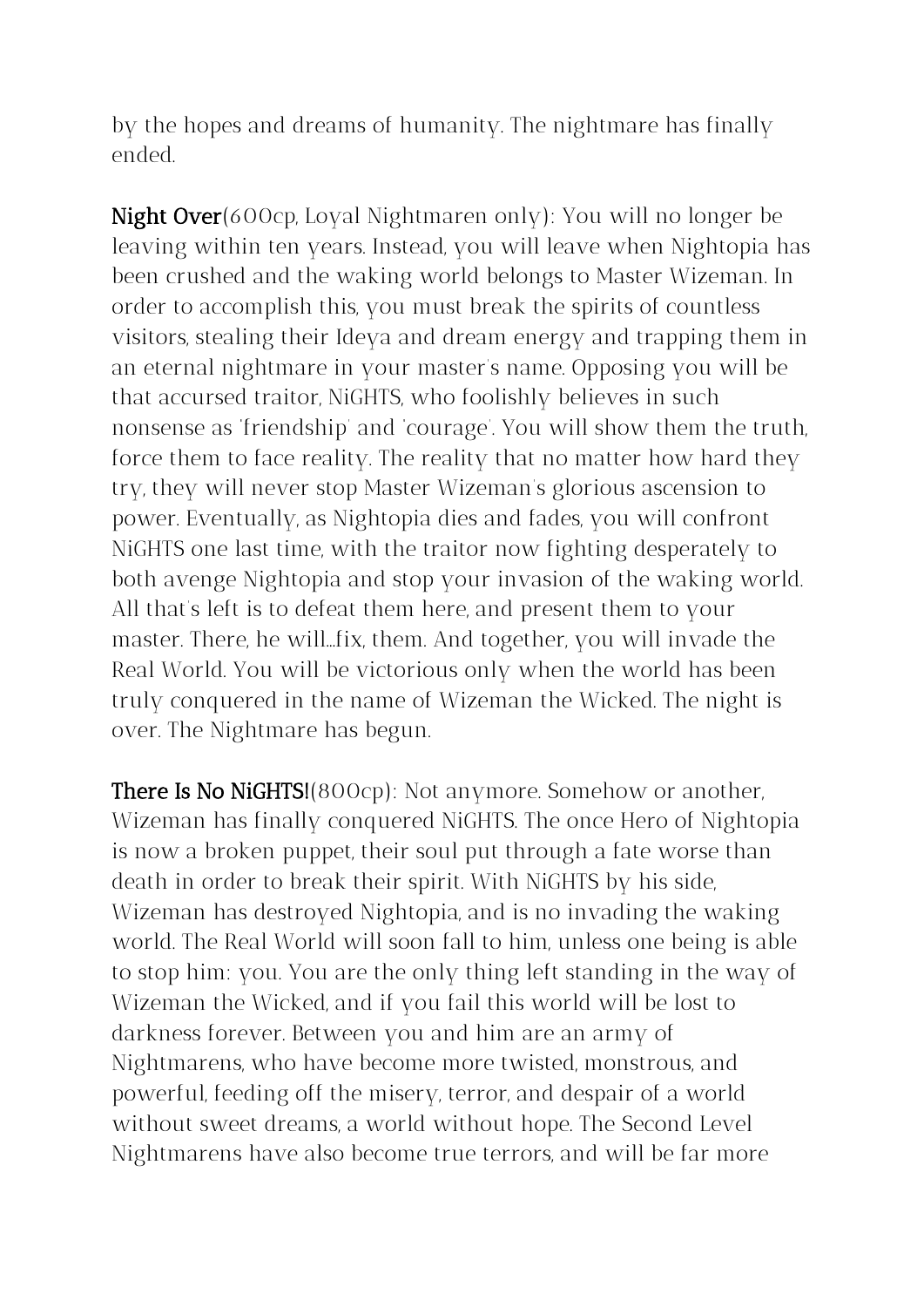difficult to battle and defeat then they were before. Then, you must confront the First Level Nightmarens, Reala and...NiGHTS. Though he hides it well, even Reala is horrified by the fate of his sibling, though he is far too terrified of Wizeman to even consider rebellion. NiGHTS themself is broken, damaged beyond all repair. It would be kinder to put them out of their misery, to stop them from hurting anyone else. Finally, you must confront Wizeman himself. Wizeman has only grown more powerful with the destruction of Nightopia and the invasion of the Real World, and soon he might just become the god he claims to be. You cannot let this happen. You must face down the God of Nightmare and banish him from the waking world forever.

Should you somehow manage to succeed in this impossible quest, you will be rewarded with the ability to create First Class Nightmaren yourself, beings who are not only powerful warriors but capable of real emotional depth and intelligence as well. I pray that you use them for better purposes than Wizeman did.

# **Endings**

It seems your time in the world of dreams is over, Jumper. I hope you enjoyed your stay. Now, what will you do now?

Go Home?: I understand. Every dream must end eventually, no? You may keep all the perks, items, companions, and more that you have gained during the chain. I wish you good luck, and sweet dreams, Jumper.

Stay Here?: Ah, you wish to stay here, do you? I understand. Very well, then in that case, time will resume upon your home world, and after a few months of searching you will be declared a missing person. Your family will grieve,, but eventually they shall find the strength to move on. Do not worry, Jumper, I will make sure they are taken care of.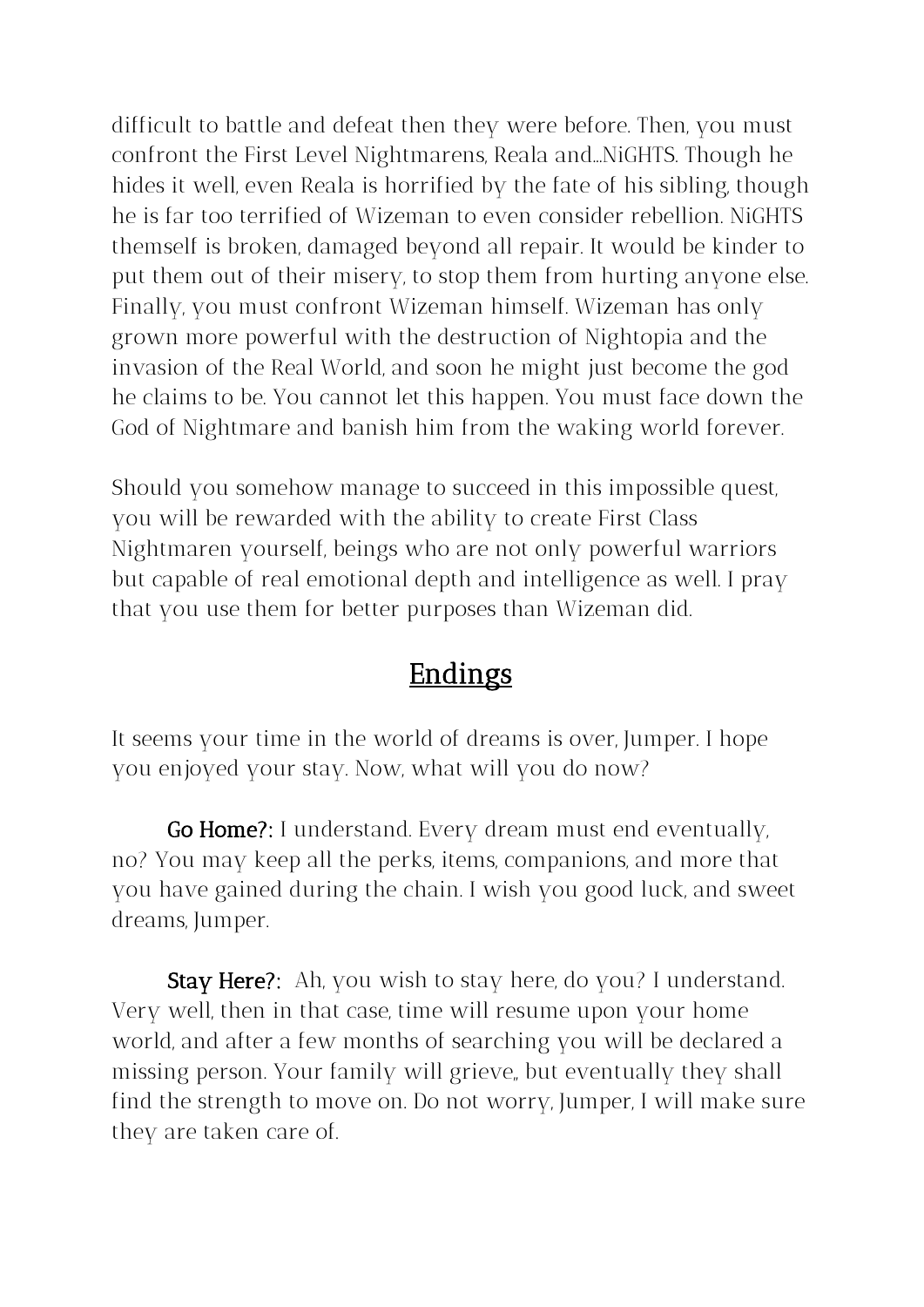Move on?: Why am I not surprised? My my, Jumper, you just can't get enough adventure, can you? Very well then, in that case it is time to move on to the next world, and leave the world of dreams behind. See you soon, Jumper.

### **Notes**

BEHOLD! A JUMP MADE IN SINGLE DAY THANKS TO AN AVALANCHE OF INSPIRATION AND A STUBBORN (and in this case, ironic) REFUSAL TO SLEEP.

Alright, so, to clarify a few things: firstly, all beings within the Night Dimension, aside from Visitors, are technically genderless. However, certain beings like Reala, Owl, and Puffy seem to be of a certain gender (Owl and Reala both have clearly masculine voices, and Puffy has boobs and a woman's opera voice), so I went with that. I just guessed with everyone else, except for NiGHTS. NiGHTS is...well, here's what Takashi Iizuka has to say about NiGHTS: "NiGHTS is neutral, and therefore has no gender. The impressions of the character with regards to gender are totally up to the player." In other words, fanwank it, it's up to you.

**There Is No NiGHTS!** Is based off a popular mishearing of a line said in NiGHTS Into Dreams, or at least the name is. In NiGHTS Into Dreams, before the boss battle with Reala the loyalist Nightmaren says something that sounds like the line above, but is actually "Beadichnoa NiGHTS!", which is apparently dream language for "Come on, NiGHTS!" Ironically, the mishearing sort of fits the usually serious and sinister Reala better.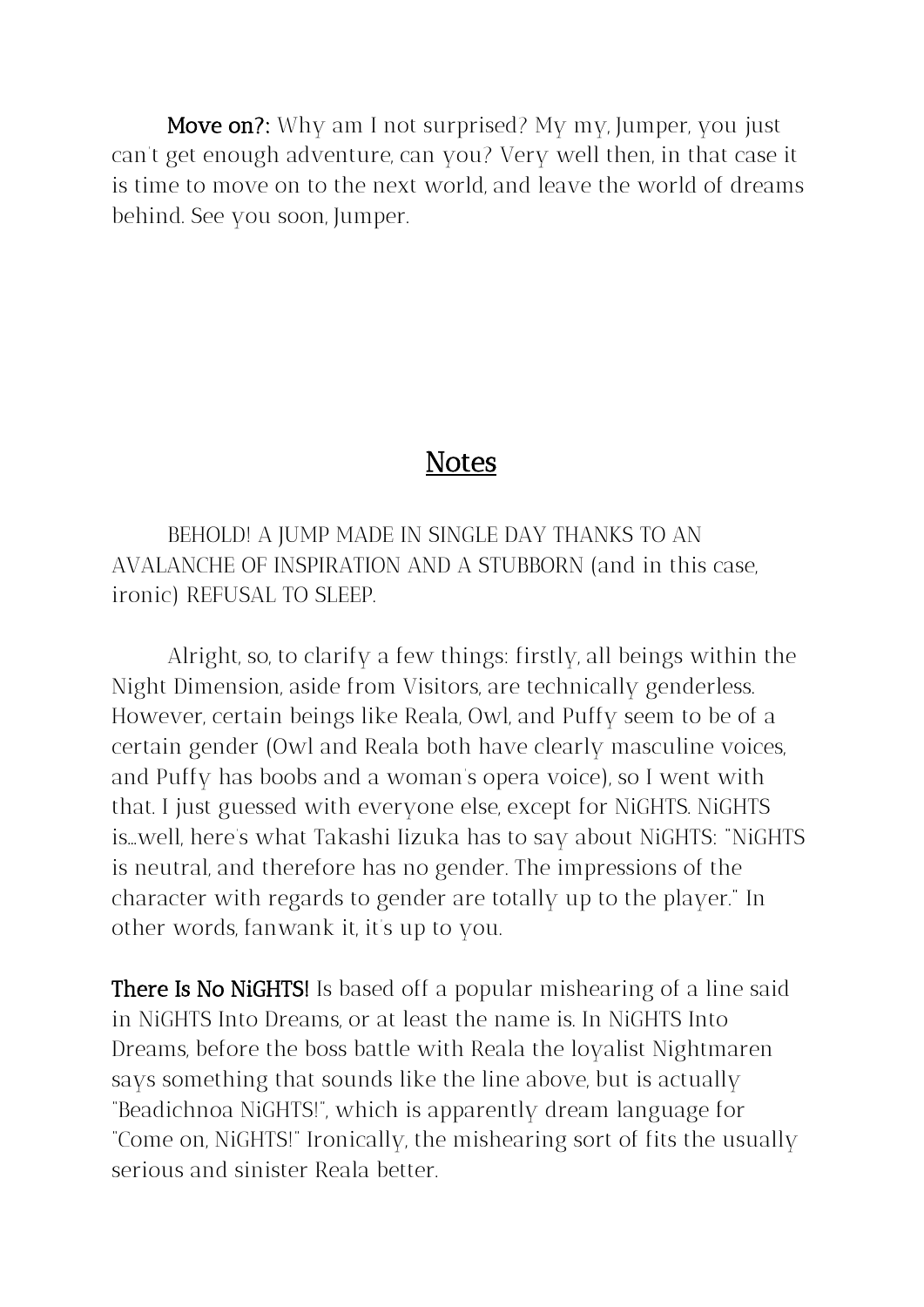**Know Thyself** is based off a boss battle that never was. Originally, Claris Sinclair from the original NiGHTS Into Dreams was not supposed to appear in the final level/final fight against Wizeman. Indeed, she was originally meant to battle a Nightmaren named Selph as her final boss. However, Selph was ultimately scrapped at the last second, as Yuji Naka believed the game was perfect enough. Despite this, data mining has revealed some information about Selph, even if we still don't know much. Selph's battle theme, Know Thyself, bears a distinct resemblance to that of NiGHTS. Not only that, but on the Christmas NiGHTS Into Dreams menu, the menu image for NiGHTS has a slightly distinct design compared to NiGHTS themself. This, combined with a nugget of information about a 'mirror staff' and rumors that Selph's AI was used to make it possible for Claris to appear in Elliot's Wizeman battle, have led many fans to believe that Selph would have been a battle similar to Reala, a mirror to NiGHTS. Hence why I used that idea for the drawback, along with a little bit of (botched) power copying.

Nightmarish Nightopians is based off of the original appearance of the Nightopians in NiGHTS Into Dreams, due to graphical limitations. Just check out this article <http://nid.wikia.com/wiki/Nightopians> if you want to see what they look like. The top image is what they look like with the drawback, while the concept art at the bottom is what they look like without it. Big difference, eh?

This Jump is based off of both NiGHTS games, though the locations are based entirely off of NiGHTS Into Dreams.

A lot of information about the background of NiGHTS is unknown. All we really know is that one day, Wizeman, a former Visitor who somehow turned into an evil god demon thing, decided he wanted to rule everything, so he created Nightmare. He eventually created NiGHTS and Reala, the former of whom rebelled against him. We don't really know where the shard came from, though it obviously